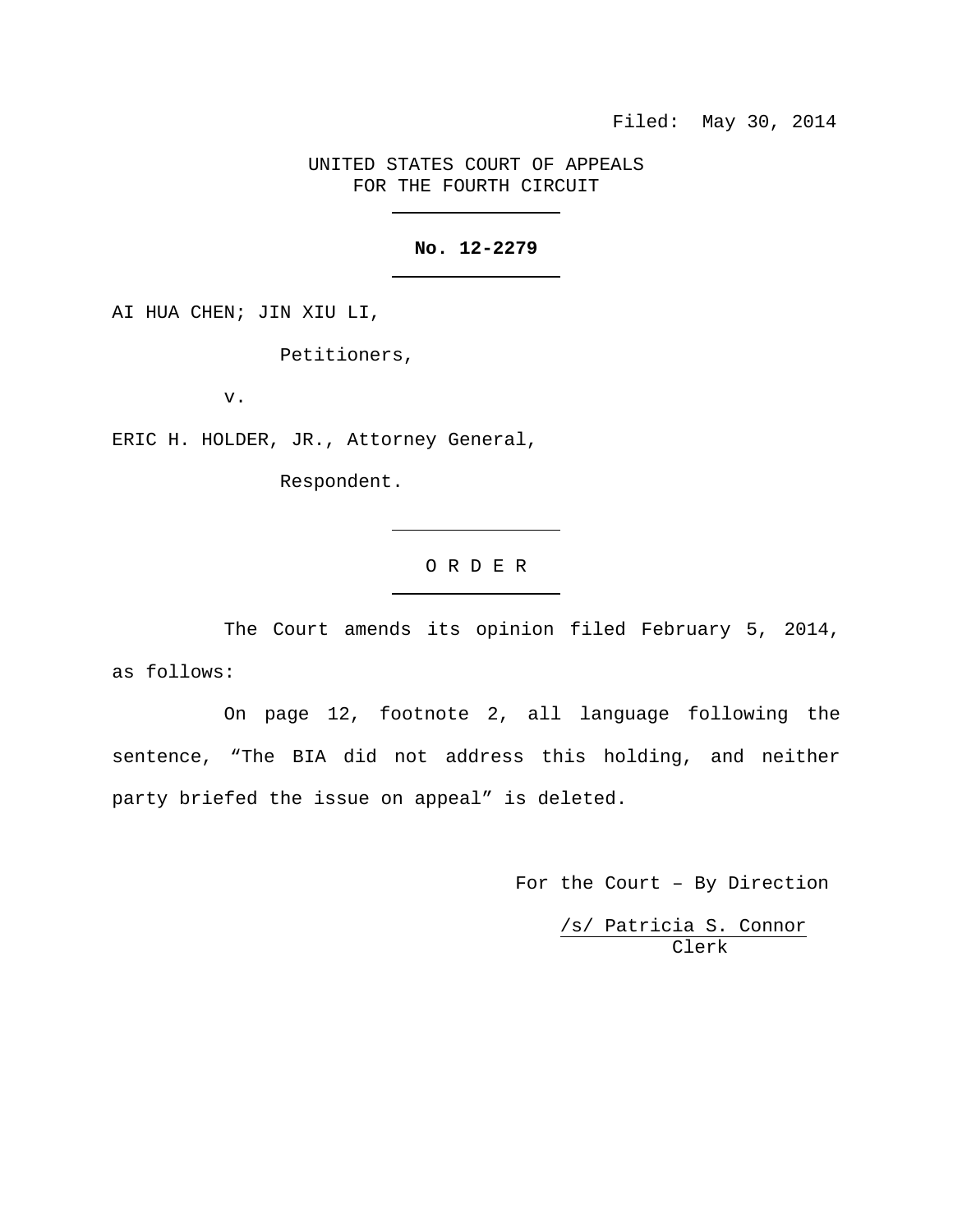#### **PUBLISHED**

UNITED STATES COURT OF APPEALS FOR THE FOURTH CIRCUIT

#### **No. 12-2279**

AI HUA CHEN; JIN XIU LI,

Petitioners,

v.

ERIC H. HOLDER, JR., Attorney General,

Respondent.

On Petition for Review of an Order of the Board of Immigration Appeals.

Argued: September 19, 2013 Decided: February 5, 2014

Before TRAXLER, Chief Judge, and MOTZ and KEENAN, Circuit Judges.

Petition for review granted in part and denied in part by published opinion. Chief Judge Traxler wrote the opinion, in which Judge Motz and Judge Keenan concurred.

**ARGUED:** Alexa Taiz Torres, LAW OFFICE OF RICHARD TARZIA, Belle Mead, New Jersey, for Petitioners. Walter Bocchini, UNITED STATES DEPARTMENT OF JUSTICE, Washington, D.C., for Respondent. **ON BRIEF:** Gregory Marotta, LAW OFFICE OF RICHARD TARZIA, Belle Mead, New Jersey, for Petitioners. Stuart F. Delery, Principal Deputy Assistant Attorney General, Civil Division, Carl H. McIntyre, Jr., Assistant Director, Christina J. Martin, Office of Immigration Litigation, UNITED STATES DEPARTMENT OF JUSTICE, Washington, D.C., for Respondent.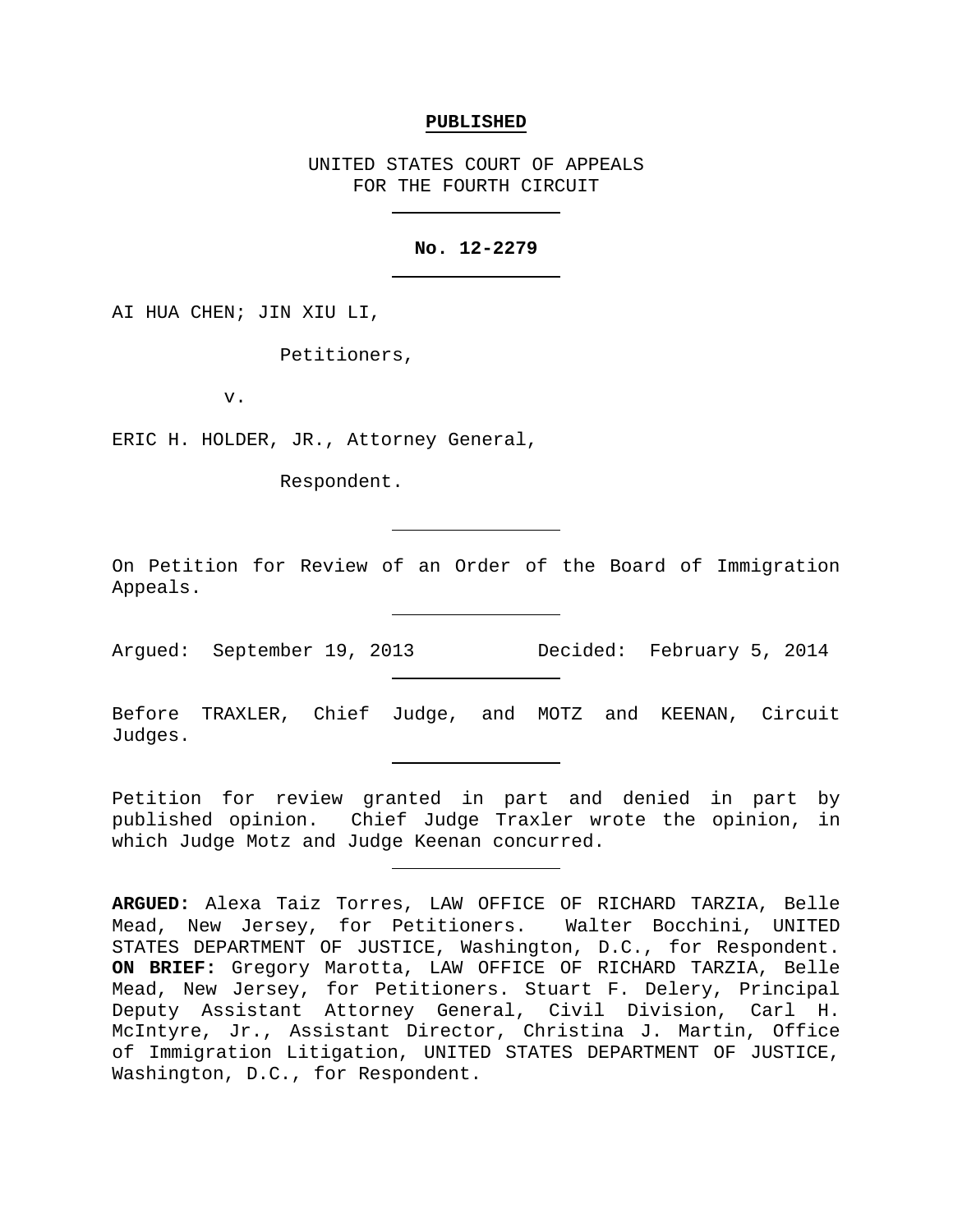TRAXLER, Chief Judge:

Petitioners Ai Hua Chen and Jin Xiu Li, both natives of China's Fujian Province, met and married in the United States and are the parents of two children born to them here. Chen and Li admit they are subject to removal, but seek asylum and withholding of removal on the basis that one or both of them will be persecuted for having violated China's one-child policy. The couple also seeks asylum and withholding of removal on the grounds that they will face persecution for their Christian faith upon returning to China. Despite finding both Chen and Li to be credible witnesses, the immigration judge ("IJ") and the Board of Immigration Appeals ("BIA"), relying on an often-cited 2007 State Department report, China: Profile of Asylum Claims and Country Conditions ("2007 China Report"), concluded that neither petitioner established a well-founded fear of persecution.

For the reasons that follow, we grant the petition for review to the extent Chen and Li seek relief based on China's one-child policy and remand that claim for further consideration by the agency. We deny the petition for review to the extent it is grounded on the religious faith of the petitioners.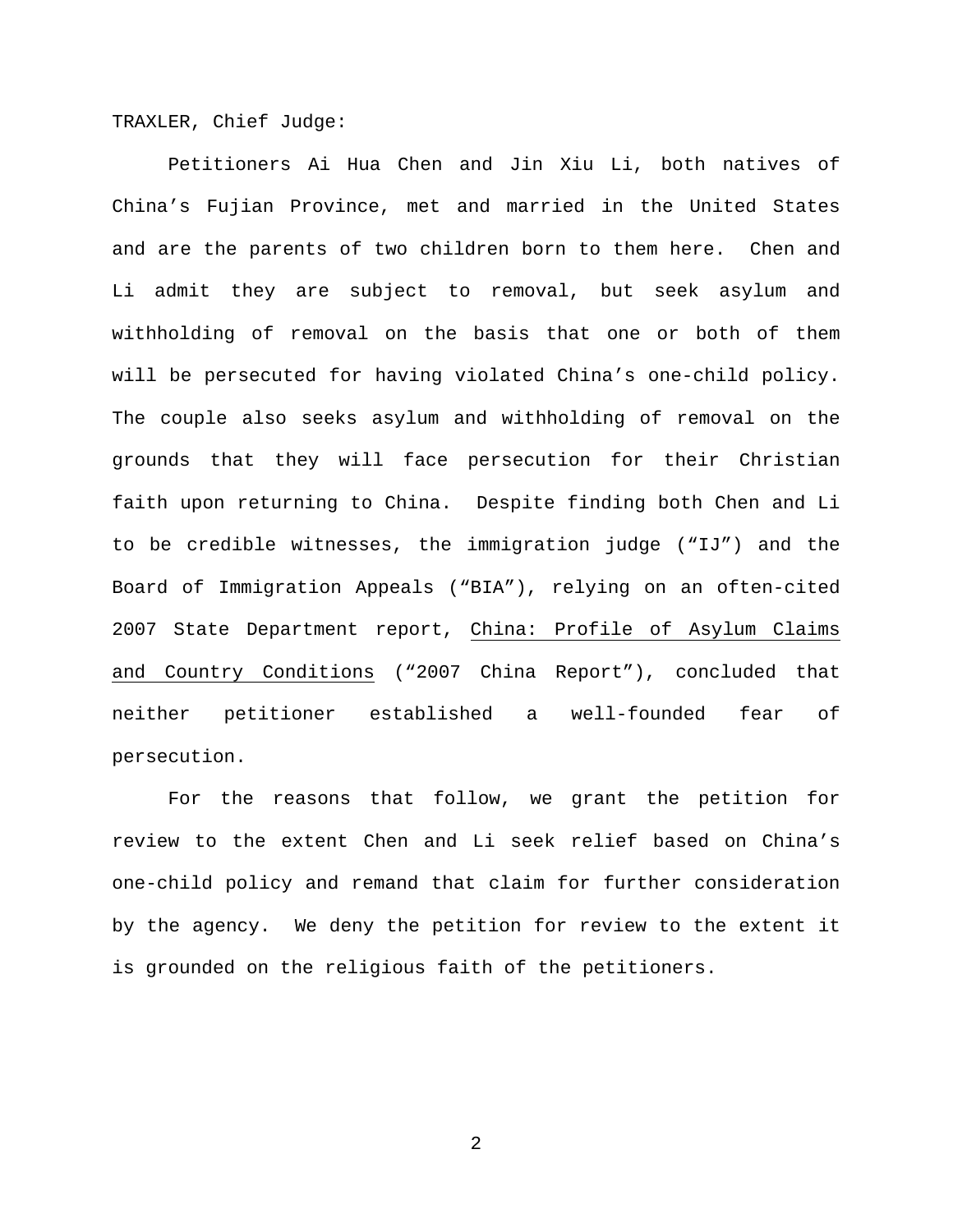I.

A.

Li arrived in the United States in June 2001 without valid entry documents and was placed in removal proceedings by the Department of Homeland Security ("DHS"). Li sought political and religious asylum, but an immigration judge denied his application in 2003 and the Board affirmed in 2005. In 2010, however, the Board granted Li's motion to reopen.

Chen entered the United States in January 2003 on a nonimmigrant K-1 visa. A K–1 nonimmigrant visa, known colloquially as a "fiancé visa," permits the foreign-citizen fiancé of an American citizen to travel to the United States to marry his or her citizen sponsor within ninety days of arrival. See 8 U.S.C. §  $1101(a)(15)(K)(i)$ . Chen's fiancé sponsor, as it turned out, decided not to marry her. Chen, however, remained in the United States after the expiration of the ninety-day period. Chen and Li eventually met in 2005 and married in 2007.

Also in 2007, Chen gave birth to petitioners' two children the first in January and the second in December. Chen did not have legal status in the United States, however, and she worried that if she were ever forced to return to China, she and Li would be considered violators of China's infamous one-child policy. Thus, in August 2007, while pregnant with petitioners' second child, Chen applied for political asylum, which led to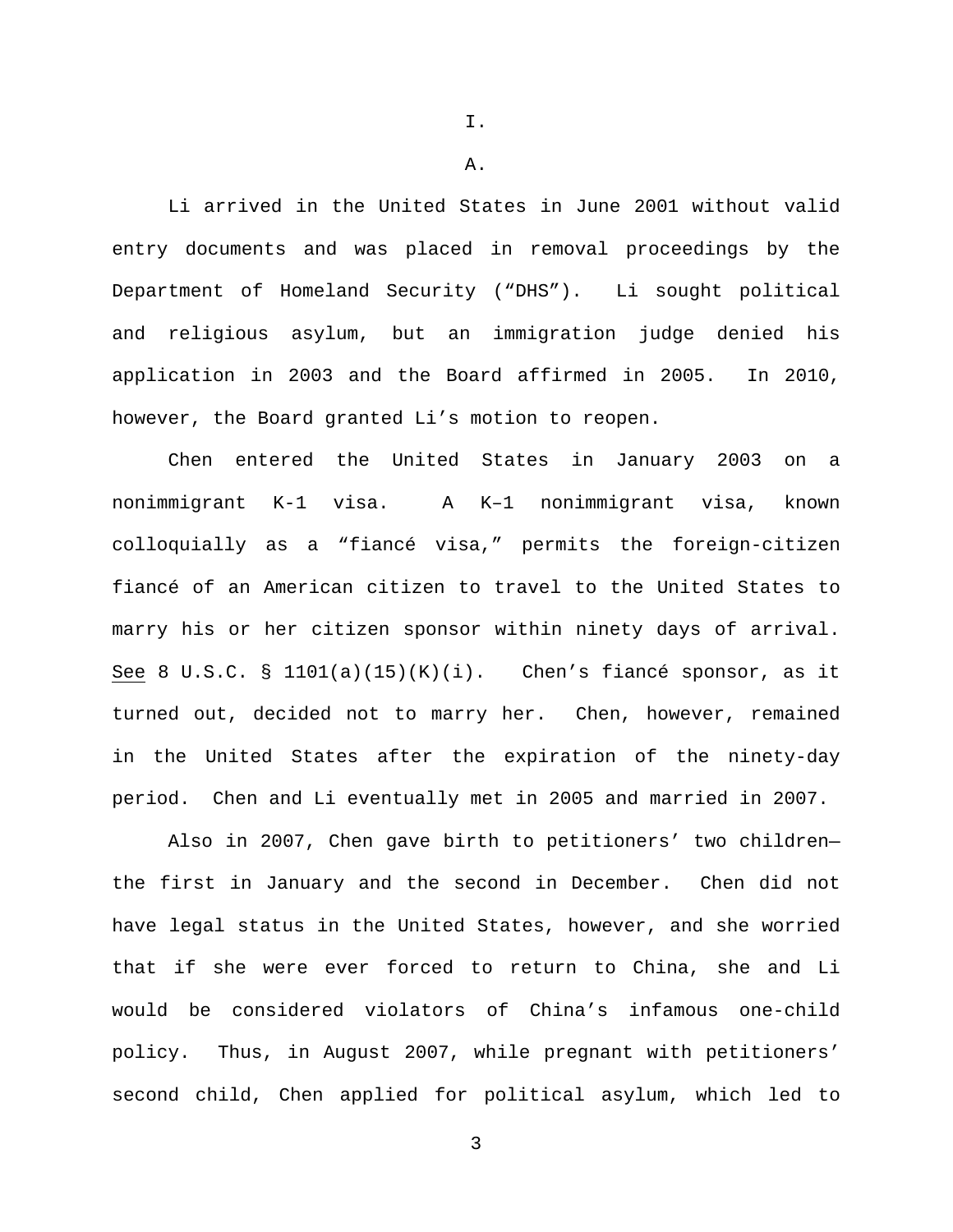the DHS initiating removal proceedings against her for overstaying her visa. In 2011, the proceedings against Chen were consolidated with Li's reopened proceedings.

Chen and Li seek asylum on two identical grounds. First, Chen and Li claim that even though their children were born abroad, Chinese family planning officials would still consider the pregnancies to have been "out-of-plan" pregnancies and in violation of China's family-planning regulations. Chen and Li believe that they would face fines, imprisonment and involuntary sterilization upon their return to China. On this basis, they seek political asylum, which is potentially available for any person who establishes "a well founded fear that he or she will be forced to undergo [involuntary sterilization]" or will be "subject to persecution" for "other resistance to a coercive population control program." 8 U.S.C. § 1101(a)(42).

Li and Chen also seek religious asylum. As practicing Christians, Li and Chen claim that, if removed, they would be compelled by their beliefs to attend a "house church," which is illegal in China. They fear that participation in such a church would result in their arrest and detention and that they would be coerced by the government to renounce association with the church.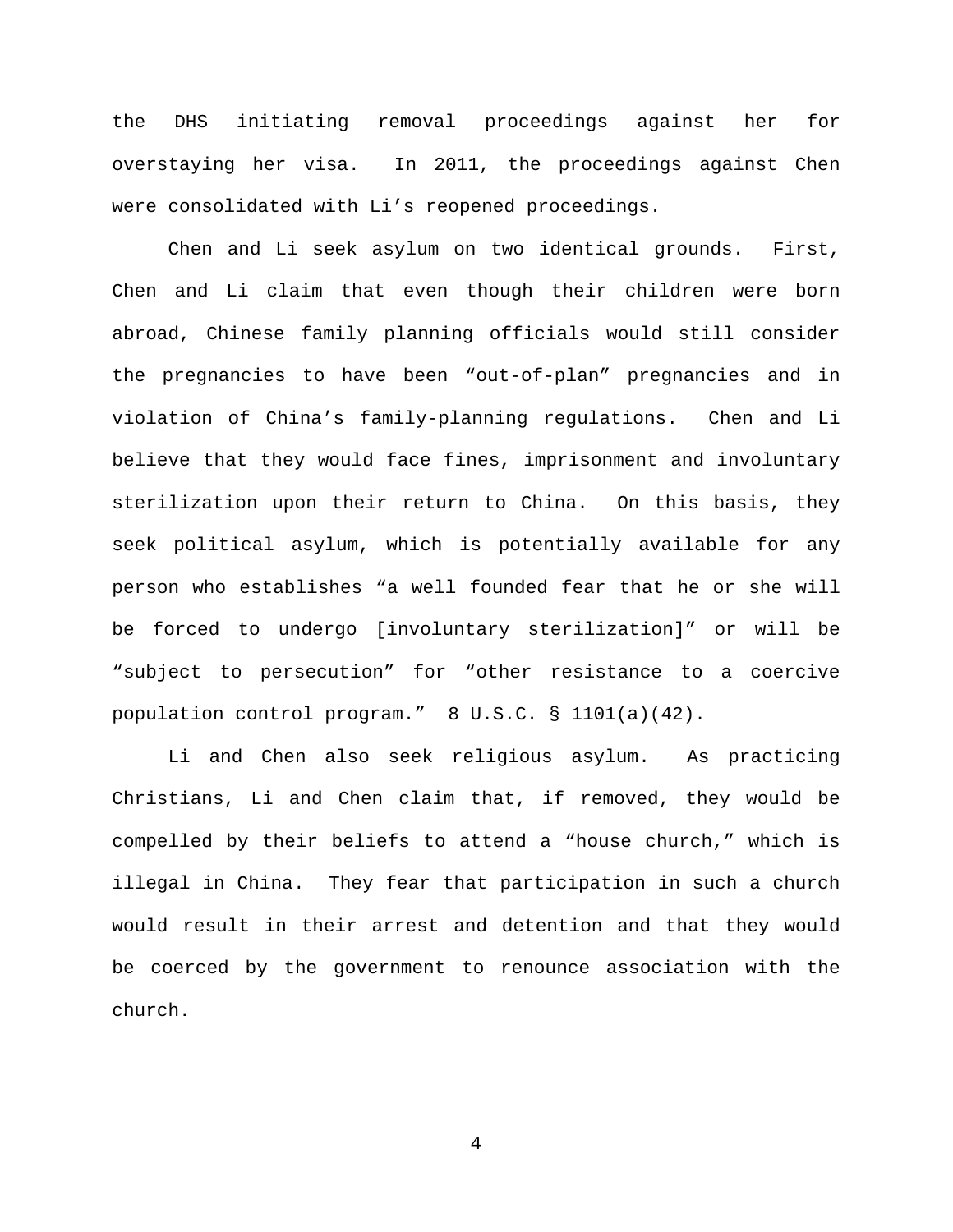B.

1.

Although the IJ found both Li and Chen to be credible witnesses, he concluded that they failed to prove that their genuine fear of future persecution under the family-planning policy was objectively reasonable. The IJ's reasoning was twofold. First, he determined that Li and Chen failed to prove they are in violation of China's family-planning policies. According to the 2007 China Report, upon which the IJ heavily relied, each married couple in the Fujian Province "is allowed to have one child without a birth permit." J.A. 419. A second child, therefore, is not allowed unless the government grants permission ahead of time by issuing a birth permit. But the IJ found that children born abroad are not counted against the number of children allowed unless the returning parents choose to register them as part of the household registration. The 2007 China Report states that

U.S. officials in China are not aware of the alleged official policy, at the national or provincial levels, mandating the sterilization of one partner of couples that have given birth to two children, at least one of whom was born abroad.

. . .

. . . [T]he Population and Family Planning Commission of Fujian Province stated in an October 2006 letter that children born abroad, if not registered as permanent residents of China (i.e., not entered into the parents' household registration), are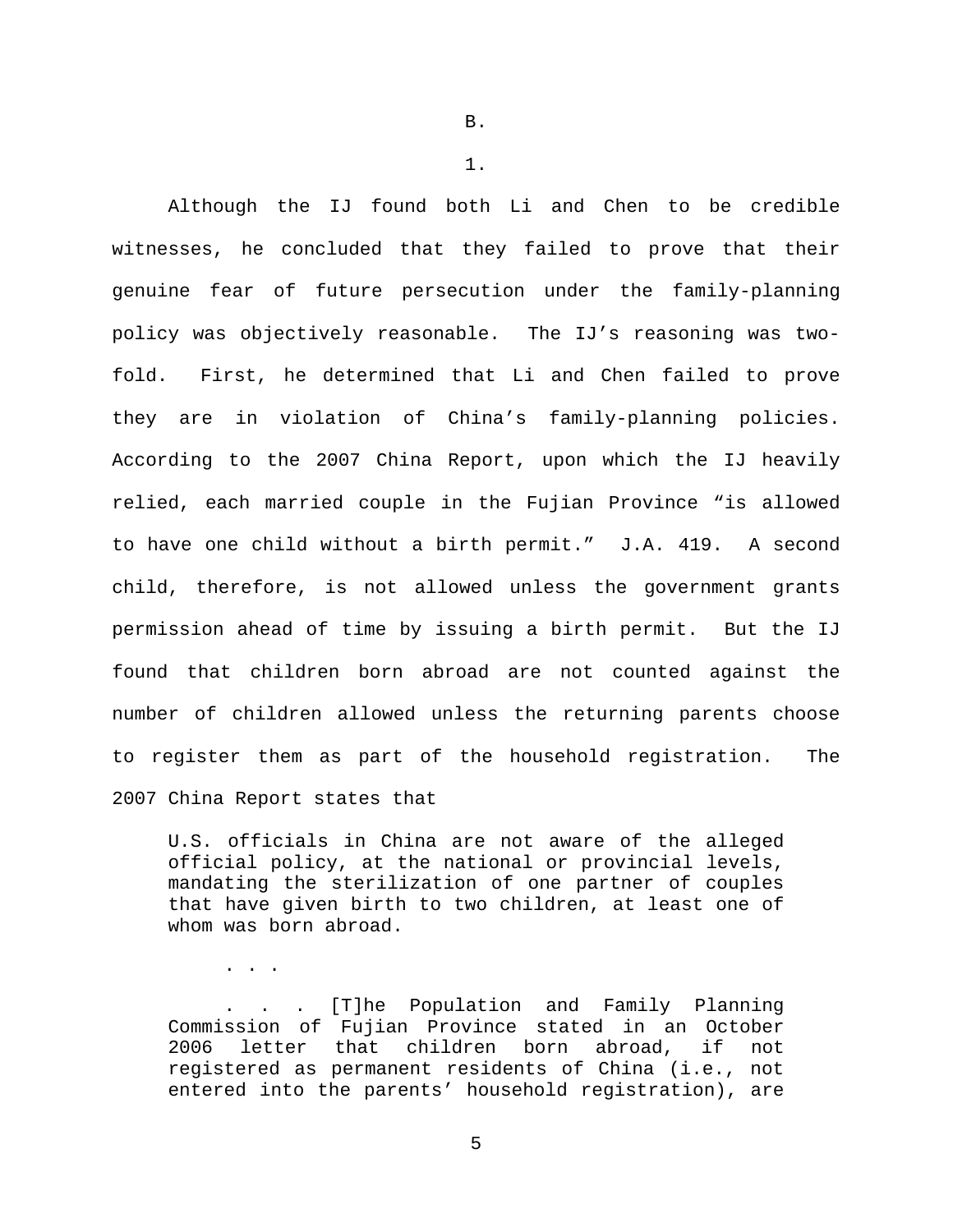not considered as permanent residents of China, and therefore are not counted against the number of children allowed under China's family planning law. . . .

### J.A. 421-22.

Second, the IJ found that even if petitioners' children "counted" for purposes of China's family-planning law, Li and Chen would merely face fines or other economic penalties that do not rise to the level of persecution. Again, the IJ rested his factual determination on the 2007 China Report, which states that "[a]ccording to the Fujian Provincial Birth Planning Committee (FPBPC), there have been no cases of forced . . . sterilization in Fujian in the last 10 years." The Report, however, also acknowledges that "[i]t is impossible to confirm this claim" and cited reports of forced sterilizations in 2006. J.A. 418. The 2007 China Report notes that the FPBPC claims provincial officials impose only economic penalties—"social compensation fees"—upon violators, not physically coercive sanctions. J.A. 419. According to the 2007 China Report, however, for returning Chinese nationals who are the parents of U.S.-born children, even such economic penalties would be triggered only if the parents decided "to register their children as Chinese permanent residents in order to gain free . . . educational and other social benefits." J.A. 422.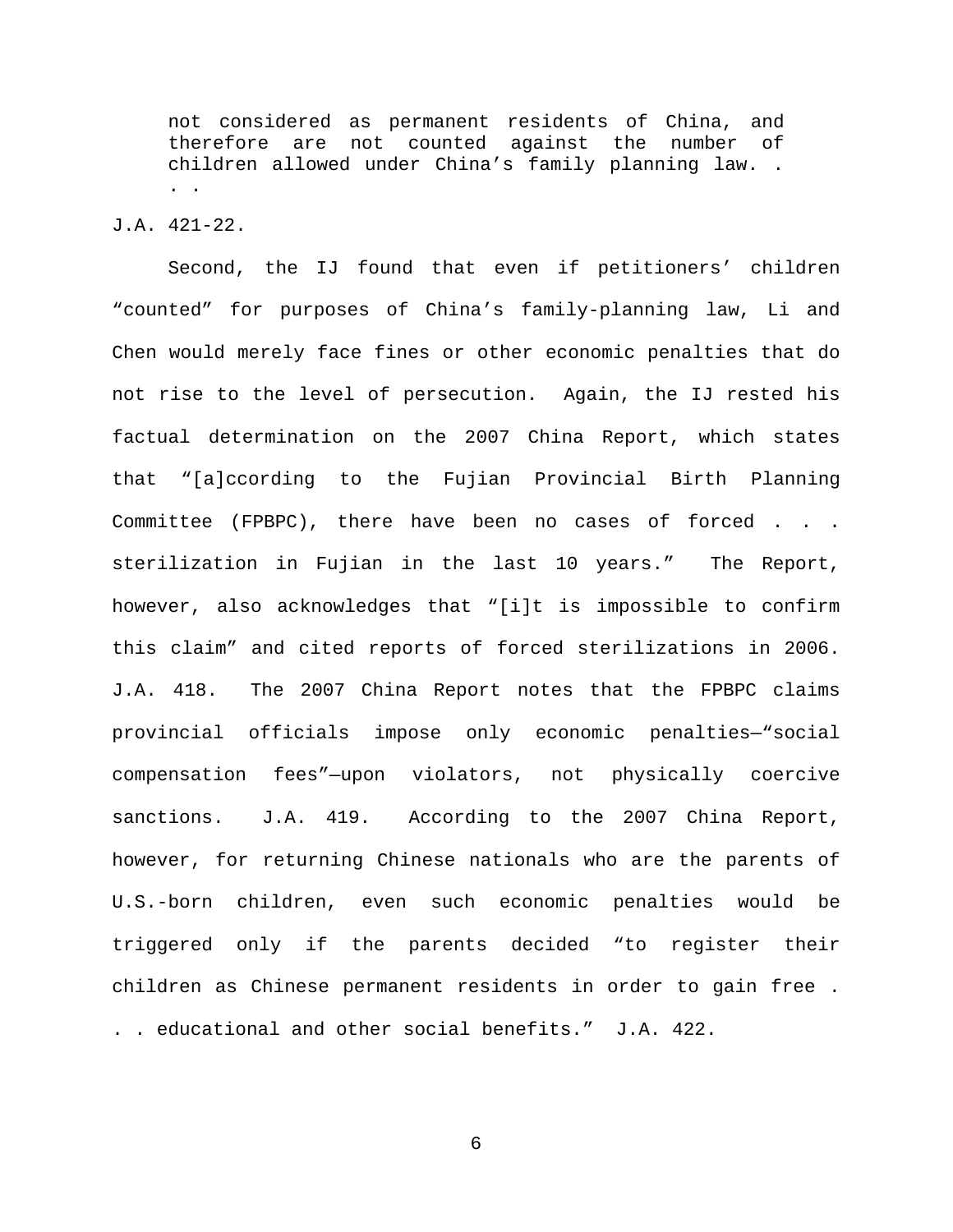The IJ noted some of the contradictory evidence submitted by Li and Chen, but indicated without explanation that the 2007 China Report was simply "more persuasive." The contradictory evidence from Chen and Li included (1) an affidavit (and supporting documents) from Renzun Yuan stating that immediately after removal to the Fujian Province, he was sterilized for having violated China's family-planning law even though his sons were born in the United States; (2) a 200-page scholarly critique of the 2007 China Report from Dr. Flora Sapio concluding that it was outdated, inaccurate or based on anecdotal or unverifiable evidence; (3) written certifications issued by the applicants' respective local family planning officials in Mei Hua Town, Chang Le City, and Ma Wei District of Fuzhou City indicating that Li and Chen would be sterilized upon returning to China under the circumstances; and (4) written affirmations from Chen's father and Li's mother stating that the certified statements from the family-planning officials were issued at their request. The IJ also dismissed written affirmations from two of the petitioners' cousins and two friends, all of whom attested to having undergone forcible sterilization after having unauthorized children in China. The IJ found such evidence lacking in probative value because the children were not born abroad.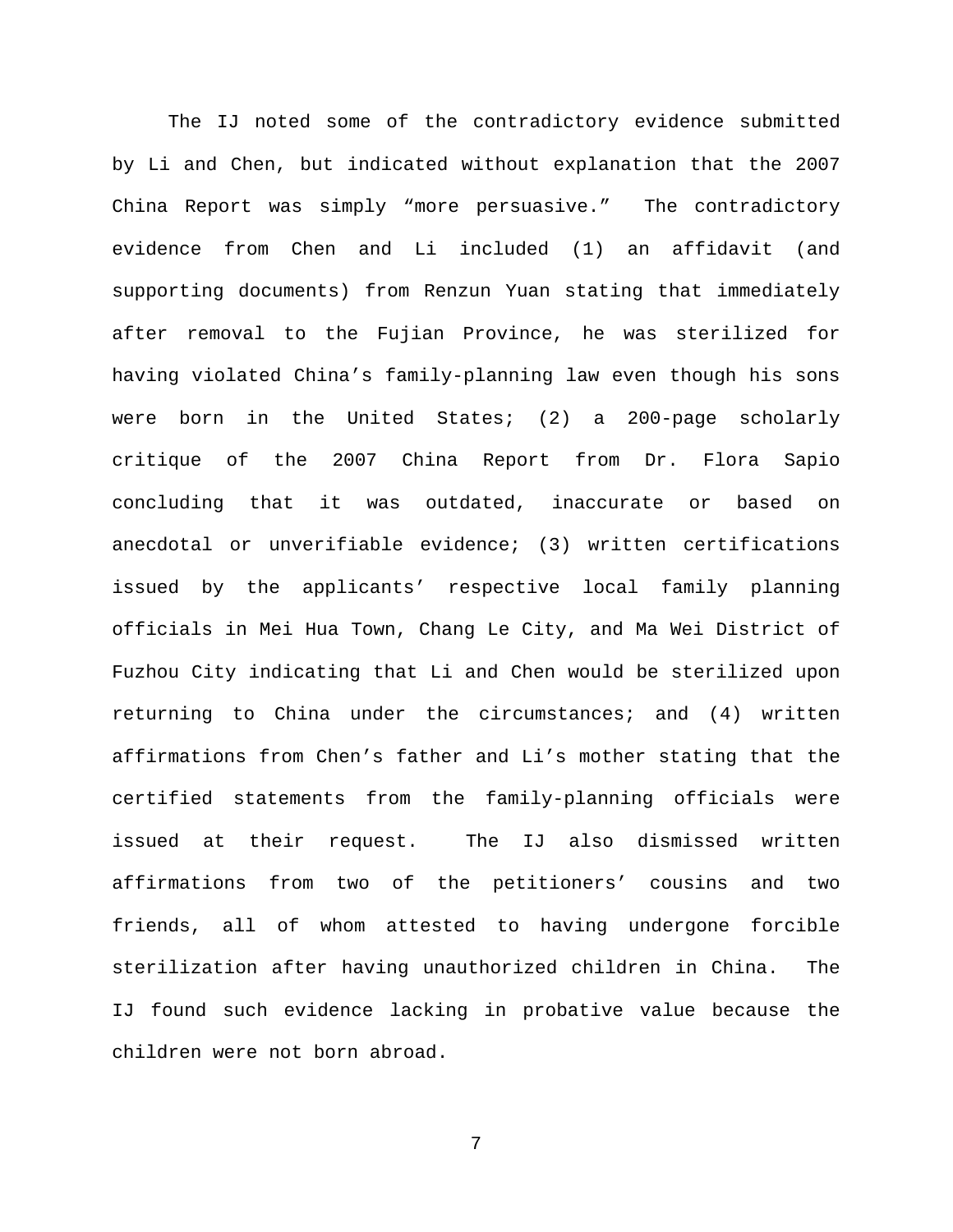Finally, as described in greater detail below, Li and Chen submitted evidence that the IJ either failed to mention or ignored altogether. This evidence included the 2009 Annual Report from the Congressional-Executive Commission on China ("2009 CECC Report"). The CECC Report states that, as of 2009, forced abortions and sterilizations were still occurring. While acknowledging that Chinese law prohibits official abuses relating to population control, the 2009 CECC Report notes that the law also requires local officials to carry out regular pregnancy tests on married women and administer unspecified "follow-up services" to the extent needed to meet planning goals. More specifically, local family-planning officials in the Fujian Province are authorized to take "remedial measures" for out-of-plan pregnancies, which the 2009 CECC Report interprets as a euphemism for compulsory abortions. Additionally, this report states that local authorities continued to require sterilization as a means of enforcing birth quotas.

The IJ also ignored or failed to mention evidence of a webpage maintained by the Fuzhou City (Fujian) Family Planning Committee which apparently provides a forum for citizens to submit questions about the family-planning policy and receive responses from the government. Li and Chen submitted a copy of a screenshot from this website, dated June 16, 2010, showing an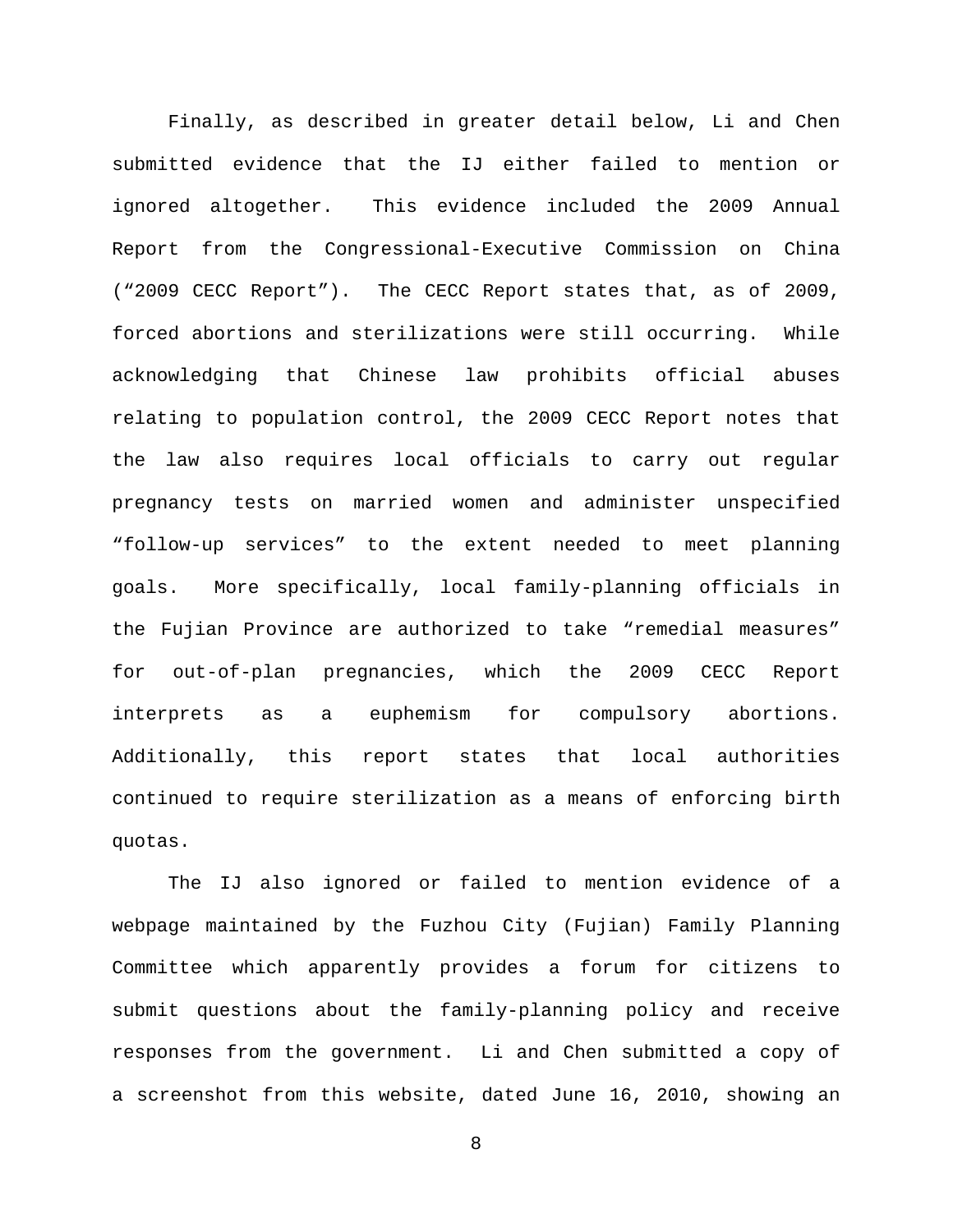April 2008 inquiry from "Robert Lin" about the consequences faced by Chinese nationals who have out-of-plan children abroad and the Committee's response that "sterilization is mandatory" for violators of the one-child policy in this situation. J.A. 824.

### 2.

The BIA adopted and affirmed the IJ's decision that the petitioners did not meet their burden of proving that there is an "objectively reasonable possibility" that Li or Chen would be "forcibly sterilized, excessively fined, or otherwise persecuted for having two children without permission while in the United States." J.A. 4. The BIA offered additional reasons for discounting the evidence offered by Li and Chen. For example, the BIA observed that the certifications issued by familyplanning officials in Mei Hua Town, Chang Le City, and the Ma Wei District of Fuzhou City, were entitled to little weight because they were unauthenticated, unsigned, did not identify the author, and were procured for litigation purposes.<sup>[1](#page-9-0)</sup>

<span id="page-9-0"></span> $1$  The BIA also dismissed these certifications on the basis that the 2007 China Report indicates that village committees are "not authorized to make any decisions pertaining to family planning issues." According to the BIA, such documents should therefore "be deemed ineffective." JA 5. This conclusion badly<br>misses the mark. The relevant question for asylum purposes is The relevant question for asylum purposes is not what local authorities are authorized to do; the question, particularly given the pressure local authorities face to meet birth targets, is what they actually do. As discussed in (Continued)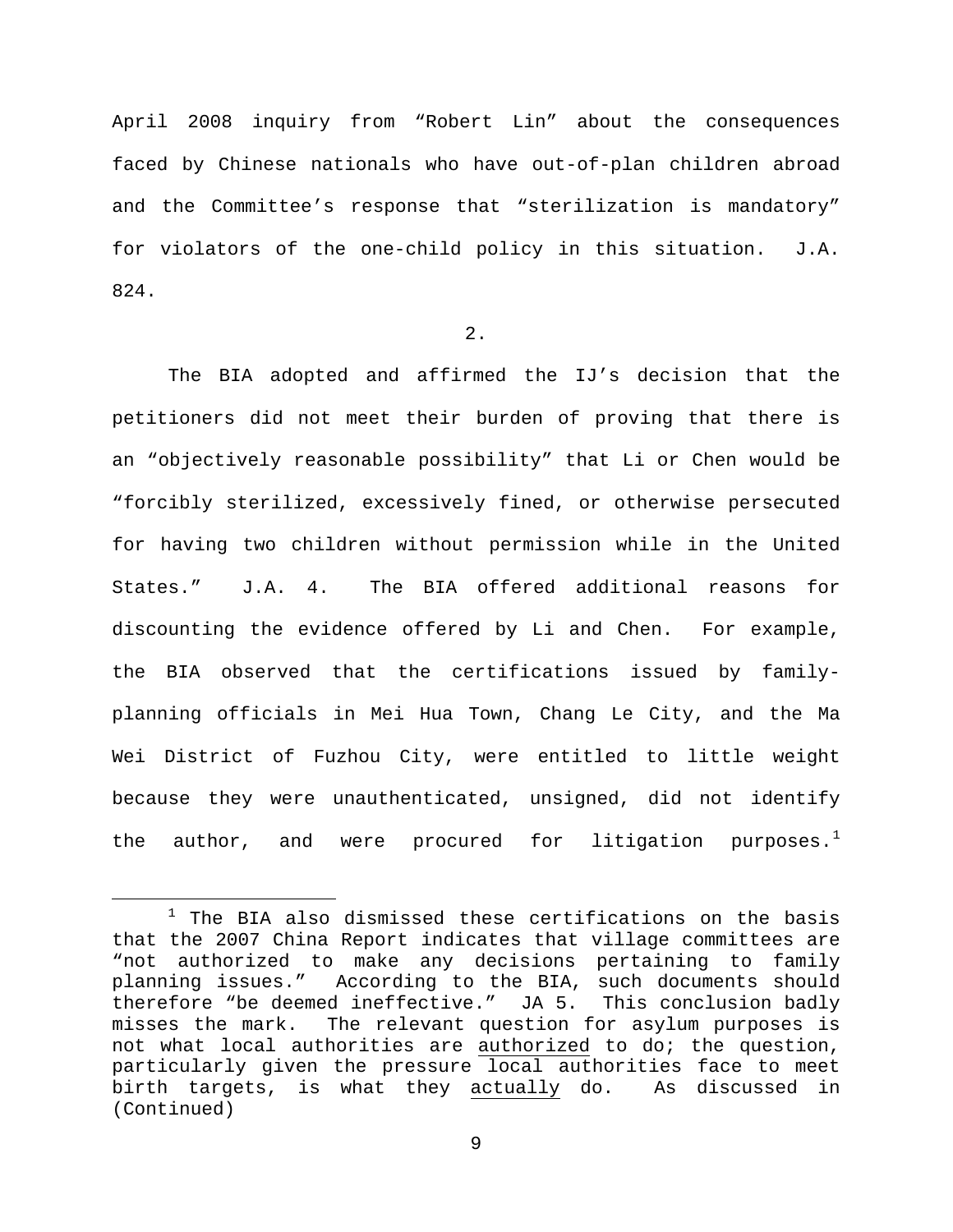Likewise, the BIA found the statements from the petitioners' family and friends claiming to have suffered forcible sterilization to be unworthy of extended consideration because the statements contained unsworn assertions from typically biased witnesses and lacked sufficient detail to demonstrate that the witnesses were subject to persecution. And, like the IJ, the BIA was unpersuaded by the documents related to the case of Renzun Yuan because they were submitted to support an unrelated asylum applicant and the applicants offered no explanation as to how their attorney obtained the documents.

Relying exclusively on the 2007 China Report, the BIA concluded that there was no basis for believing that government officials in the Fujian Province use coercive measures rising to the level of persecution in circumstances such as these. The BIA acknowledged that "there undoubtedly have been instances of forced abortion and sterilization imposed on the parents of children conceived and born [out-of-plan] in China," J.A. 6, but the BIA distinguished the petitioners' claim on the basis that their children were born abroad in the United States. The BIA found that "[t]he evidence submitted in this case does not

ī

greater detail below, petitioners' evidence highlights the importance of this distinction, demonstrating that local practice does not always correspond with national policy.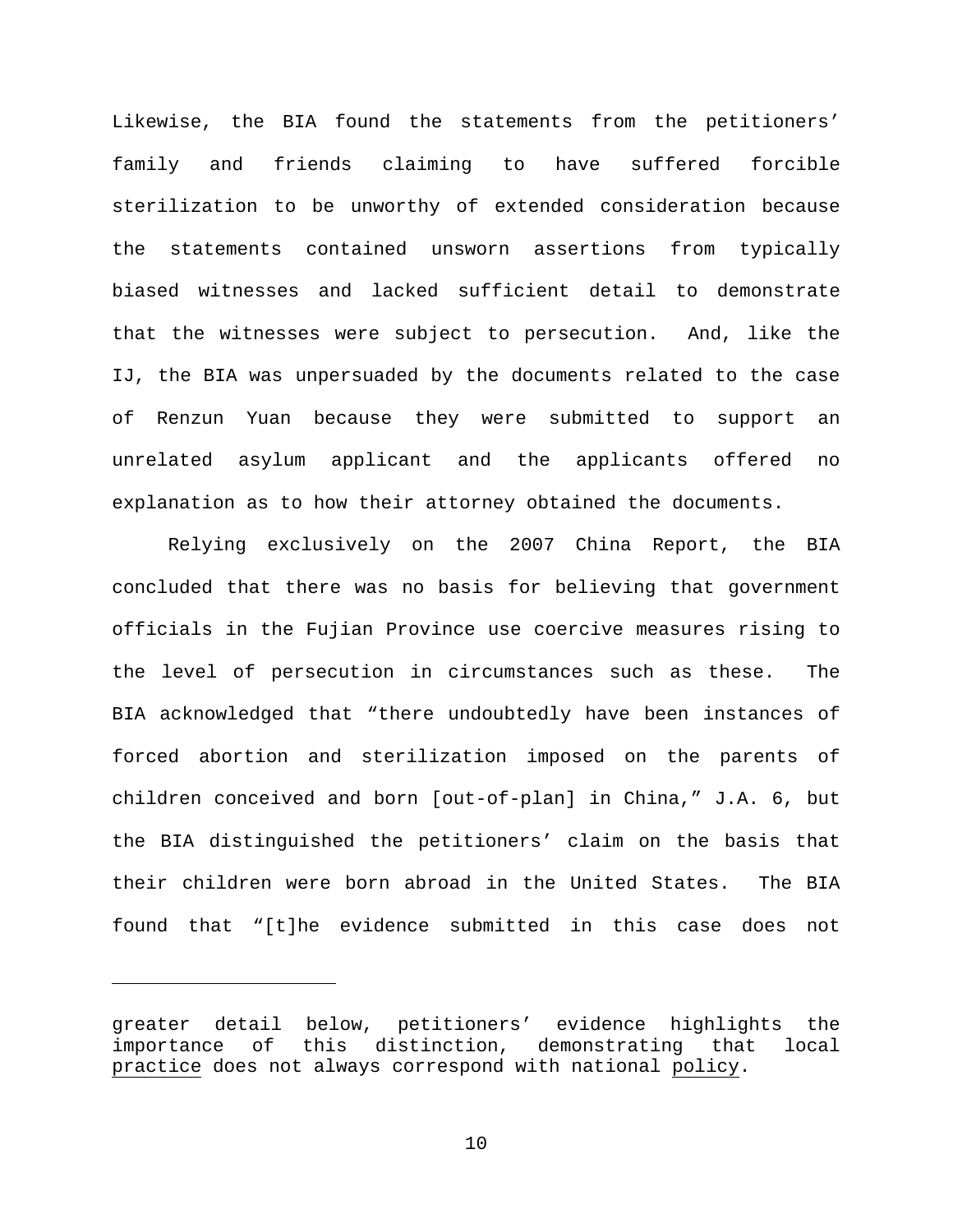document any instance where enforcement measures rising to the level of persecution have been imposed on the parents of children who are United States citizens." Id. Finally, the BIA, relying on the 2007 China Report, restated the IJ's finding that the only scenario in which sanctions might be imposed for unauthorized overseas births would arise from the parents' registration of their children as members of their households upon returning to China in order to secure free public benefits. Even then, the BIA found, the parents would face only economic penalties.

The BIA did not mention the 2009 CECC Report or the Fuzhou City (Fujian) Family Planning Committee's response to Robert Lin on its webpage that sterilization is mandatory for violators of the one-child policy even when the out-of-plan children were born abroad.

#### II.

Because the BIA "adopted and affirmed" the decision of the IJ but supplemented that decision with its own opinion, "the factual findings and reasoning contained in both decisions are subject to judicial review." Niang v. Gonzales, 492 F.3d 505, 511 n.8 (4th Cir. 2007). And, because the denial of asylum was based on the conclusion that Li and Chen failed to satisfy their burden of proving a well-founded fear of future persecution, we review these decisions under the "substantial evidence"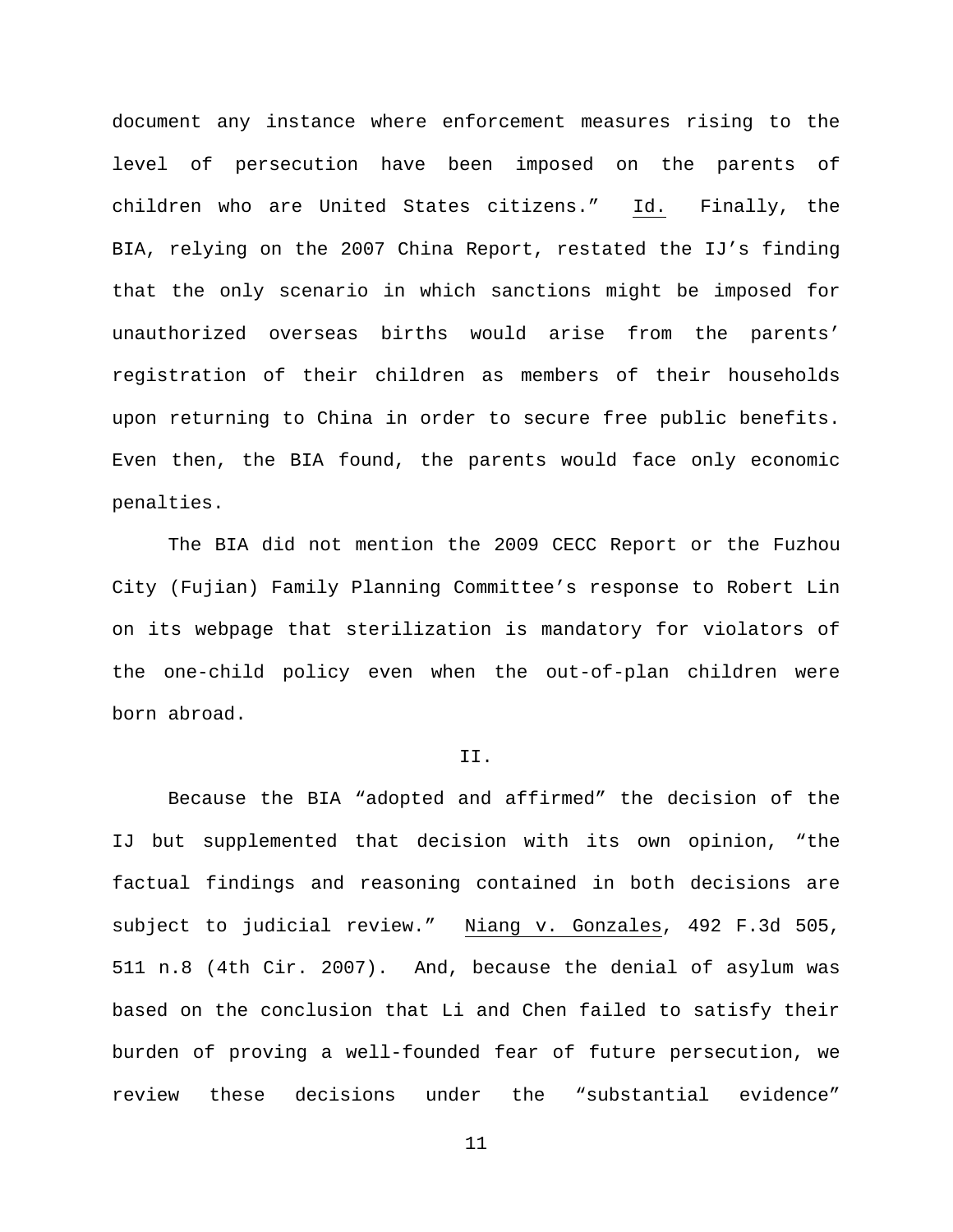standard. Dankam v. Gonzales, 495 F.3d 113, 119 (4th Cir.  $2007$  $2007$ ).<sup>2</sup> Under this deferential standard, "administrative findings of fact are conclusive unless any reasonable adjudicator would be compelled to conclude to the contrary." 8 U.S.C. §  $1252(b)(4)(B)$ . In other words, we cannot disturb the agency's "decision that an applicant is ineligible for asylum unless we determine that the applicant's evidence 'was such that a reasonable factfinder would have to conclude that the requisite fear of persecution existed.'" Djadjou v. Holder, 662 F.3d 265, 273 (4th Cir. 2011) (quoting INS v. Elias-Zacarias, 502 U.S. 478, 481 (1992)).

In order to establish eligibility for asylum under the Immigration and Nationality Act ("INA"), an applicant must demonstrate that he or she is entitled to refugee status. See 8 U.S.C. §  $1158(b)(1)(A)$ . Under the INA, a refugee is someone "who is unable or unwilling to return to . . . [his or her] country because of persecution or a well-founded fear of persecution on account of race, religion, nationality, membership in a particular social group, or political opinion." 8 U.S.C. § 1101(a)(42)(A). Petitioners "may satisfy this burden

<span id="page-12-0"></span> $2$  The IJ also held that petitioners' asylum claim was timebarred because they filed their applications after the usual<br>one-year deadline of arriving in the United States. See 8 one-year deadline of arriving in the United States. U.S.C. § 1158(a)(2)(B). The BIA did not address this holding, and neither party briefed the issue on appeal.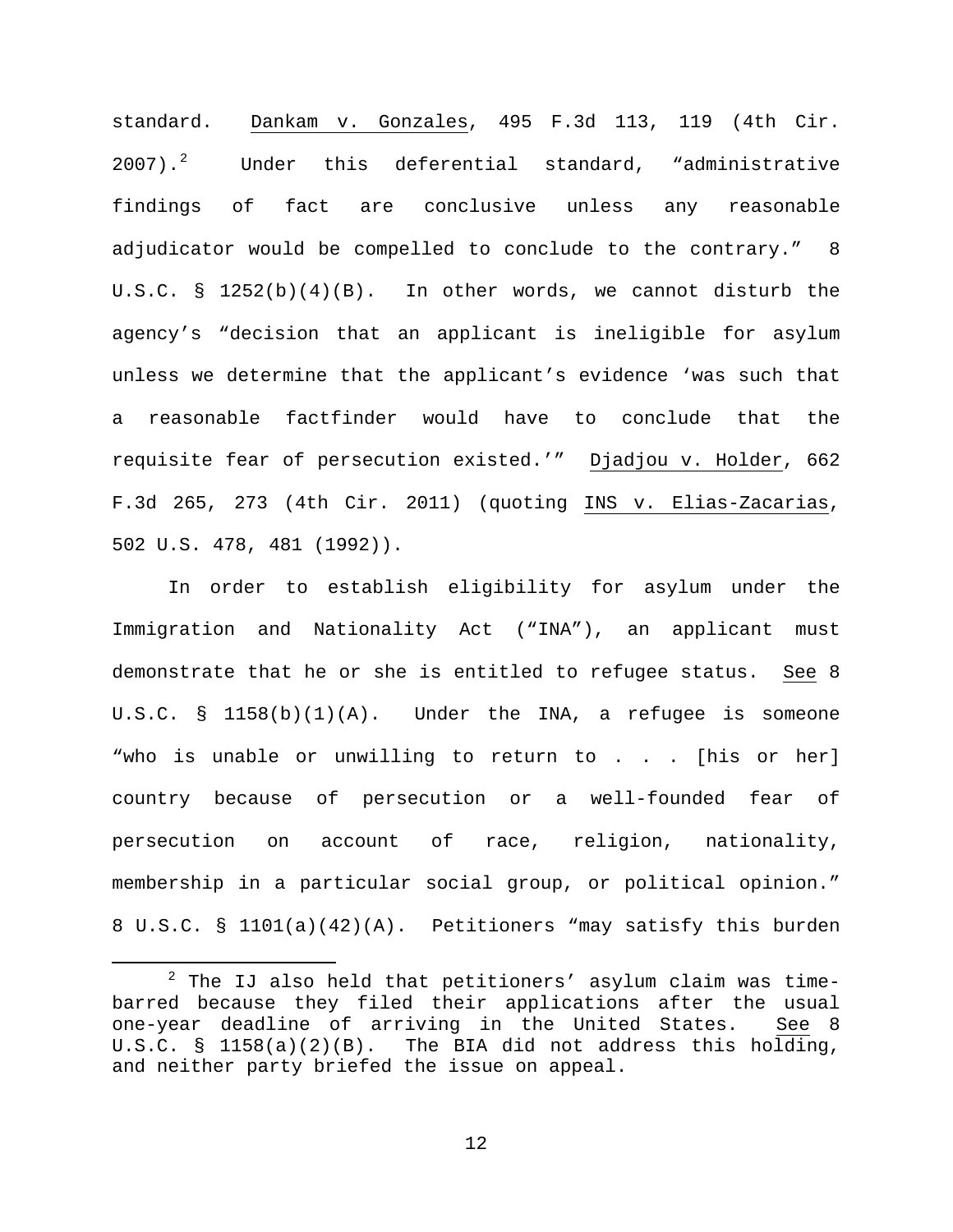by showing either that they were subjected to past persecution or that they have a well-founded fear of future persecution on account of" one of the enumerated grounds. Djadjou, 662 F.3d at 272 (internal quotation marks and alterations omitted). The INA specifically permits victims of China's population control policy to seek political asylum:

[A] person who has been forced to abort a pregnancy or to undergo involuntary sterilization, or who has been persecuted for failure or refusal to undergo such a procedure or for other resistance to a coercive population control program, shall be deemed to have been persecuted on account of political opinion, and a person who has a well founded fear that he or she will be forced to undergo such a procedure or subject to persecution for such failure, refusal, or resistance shall be deemed to have a well founded fear of persecution on account of political opinion.

### 8 U.S.C. § 1101(a)(42).

Li and Chen do not claim to have suffered past persecution, but seek asylum based on their fear of future persecution. The "well-founded fear of persecution" standard set forth in § 1101(a)(42) has subjective and objective elements. The subjective component requires the alien to "present[] candid, credible, and sincere testimony demonstrating a genuine fear of persecution." Ngarurih v. Ashcroft, 371 F.3d 182, 187 (4th Cir. 2004) (internal quotation marks omitted). "The objective element requires a showing of specific, concrete facts that would lead a reasonable person in like circumstances to fear persecution." Id. at 187-88. Li and Chen's asylum claim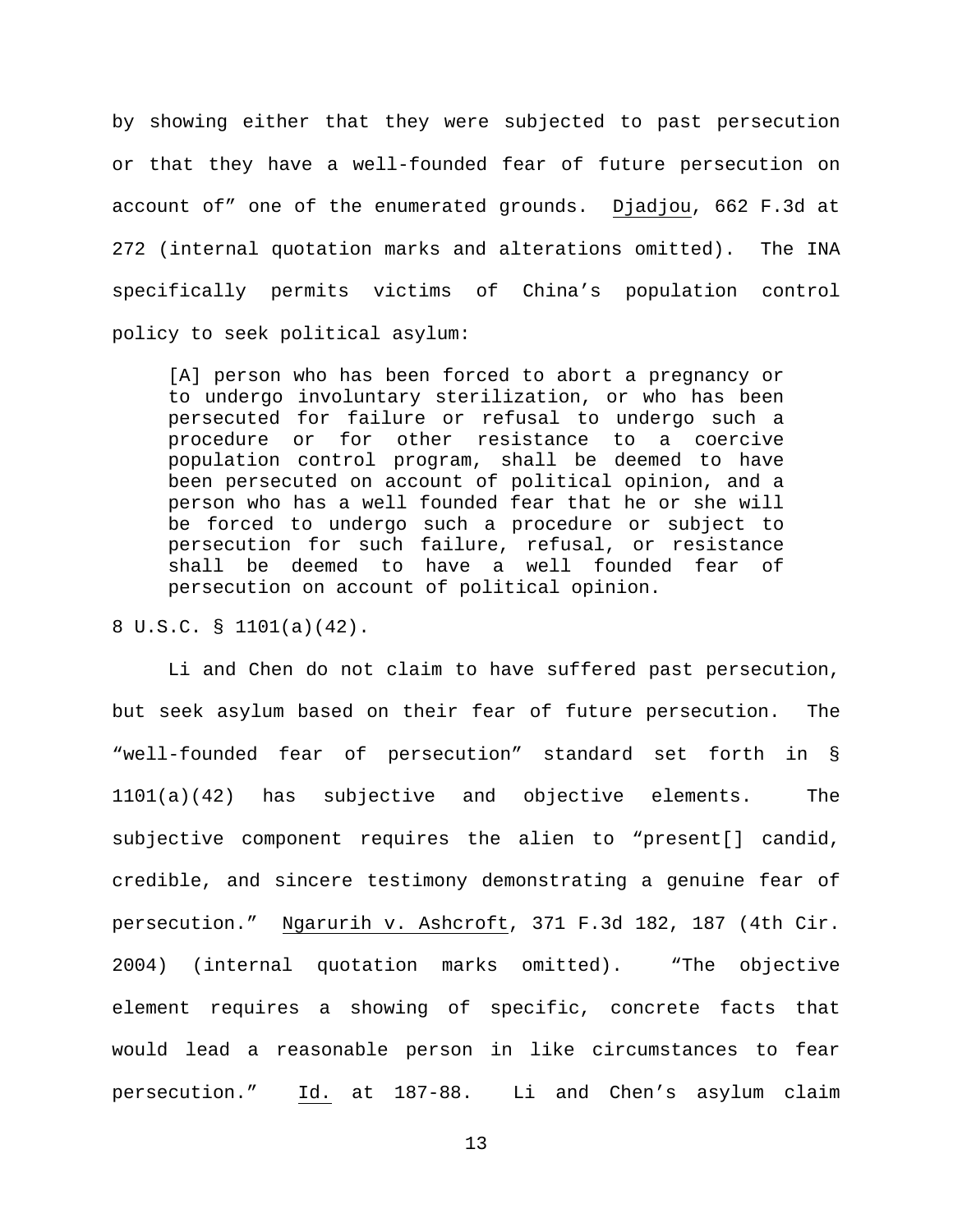faltered on the objective component. Although the IJ found both Chen and Li to be credible witnesses, he concluded that they did not prove their fear of future persecution was an objectively reasonable possibility.

### III.

Chen and Li contend that the IJ's decision, as supplemented by the BIA's order, lacked substantial evidence. In their view, the denial of asylum was unsupported by substantial evidence because the IJ and BIA relied almost exclusively on cherrypicked statements from the 2007 China Report and failed to consider compelling contradictory evidence suggesting that forced sterilizations are still a reality for Chinese nationals such as Chen and Li.

Typically, we have approved of the BIA's proclivity for finding State Department Country Reports to be the definitive word in asylum cases. After all, such reports are rightly considered to be "highly probative evidence in a well-founded fear case. Reliance upon these reports makes sense because this inquiry is directly within the expertise of the Department of State." Gonahasa v. U.S. INS, 181 F.3d 538, 542 (4th Cir. 1999) (citations and internal quotation marks omitted). In the context of substantial-evidence review, "[a]bsent powerful contradictory evidence, the existence of a State Department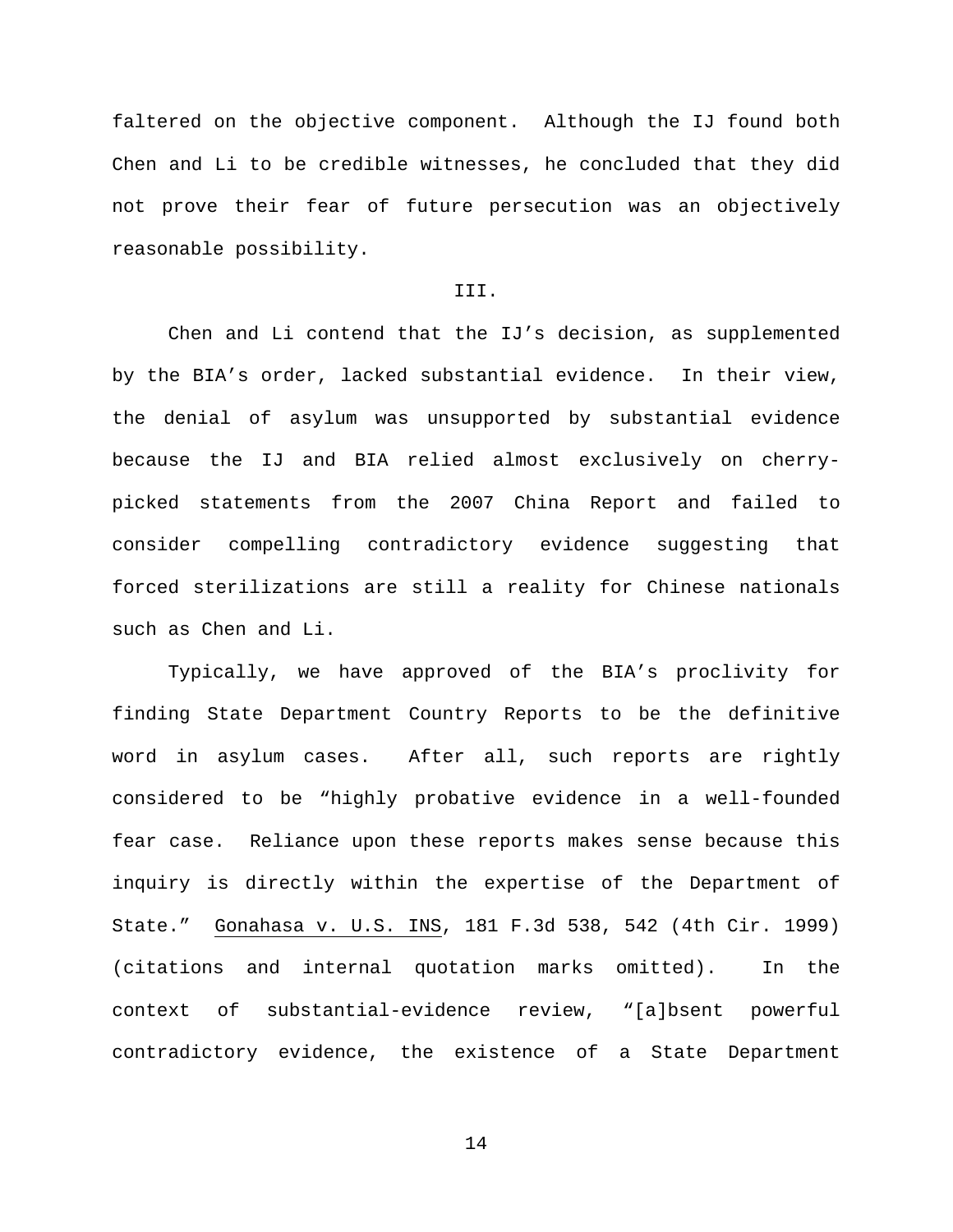report supporting the BIA's judgment will generally suffice to uphold the Board's decision." Id.

On the other hand, the BIA should avoid treating these Country Reports "as Holy Writ" immune to contradiction. Galina v. INS, 213 F.3d 955, 959 (7th Cir. 2000) (Posner, C.J.). Although "our job as a reviewing court is not to reweigh the evidence," we must "ensure that unrebutted, legally significant evidence is not arbitrarily ignored by the factfinder" and that the agency does not "base [its] decision on only isolated snippets of [the] record while disregarding the rest." Baharon v. Holder, 588 F.3d 228, 233 (4th Cir. 2009). The BIA may not "selectively consider evidence, ignoring that evidence that corroborates an alien's claims and calls into question the conclusion the judge is attempting to reach." Tang v. U.S. Att'y Gen., 578 F.3d 1270, 1280 (11th Cir. 2009) (internal quotation marks omitted).

In order for us to discharge "our responsibility to ensure that unrebutted, legally significant evidence is not arbitrarily ignored by the factfinder," Baharon, 588 F.3d at 233, we require the IJ and the BIA to "offer a specific, cogent reason for rejecting evidence, whether testimonial or documentary, because it lacks credibility," Tassi v. Holder, 660 F.3d 710, 720 (4th Cir. 2011). We recognize that the BIA and IJ are not required to discuss every piece of evidence in the record, but they must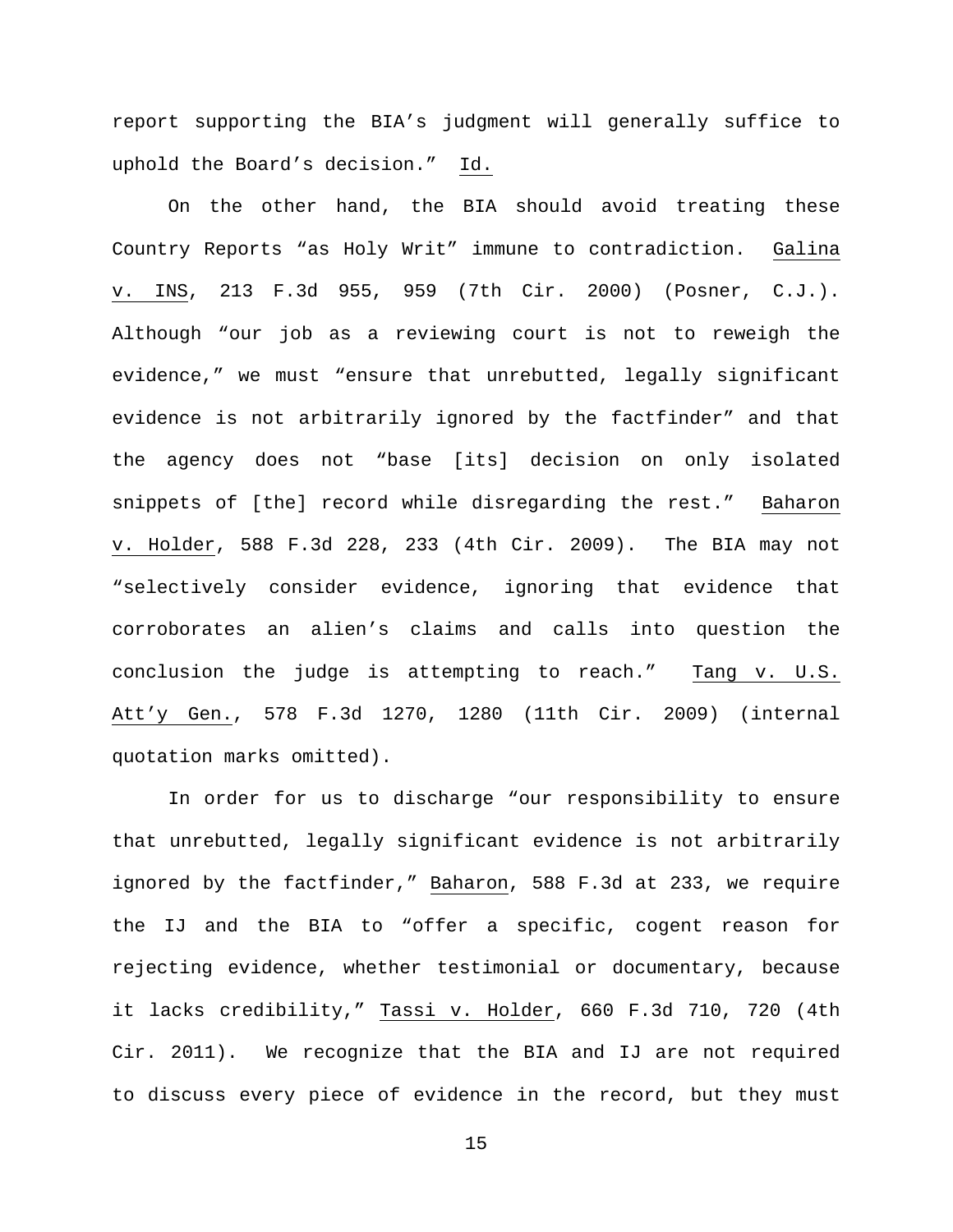"announce their decision[s] in terms sufficient to enable a reviewing court to perceive that they have heard and thought and not merely reacted." Ayala v. U.S. Att'y Gen., 605 F.3d 941, 948 (11th Cir. 2010) (internal quotation marks and alterations omitted); see Seck v. U.S. Att'y Gen., 663 F.3d 1356, 1368 (11th Cir. 2011).

We believe Chen and Li offered "powerful contradictory evidence," Gonahasa, 181 F.3d at 542, for which the BIA and the IJ failed to adequately account. As previously noted, Li and Chen submitted the 2009 CECC Report. $^3$  $^3$  The BIA's failure to account for the reports of the CECC is not unprecedented. See, e.g., Qiu Yun Chen v. Holder, 715 F.3d 207, 209 (7th Cir. 2013) ("We note with disapproval that the Board without explanation systematically ignores the annual reports of the Congressional– Executive Commission on China, several of which we have cited, even though they are pertinent official publications of the federal government."); Ji Cheng Ni v. Holder, 715 F.3d 620, 627 (7th Cir. 2013) ("The Board's ongoing refusal to respond meaningfully to [CECC reports] is difficult to understand.");

<span id="page-16-0"></span> <sup>3</sup> Congress established the Congressional–Executive Commission on China in 2000 "as a bipartite body, consisting of federal legislators and executive-branch officials, whose purpose in part is to 'monitor the development of the rule of law in the People's Republic of China.'" Jiali Tang v. Synutra Int'l, Inc., 656 F.3d 242, 247 n.4 (4th Cir. 2011) (quoting 22 U.S.C. § 6912(c)).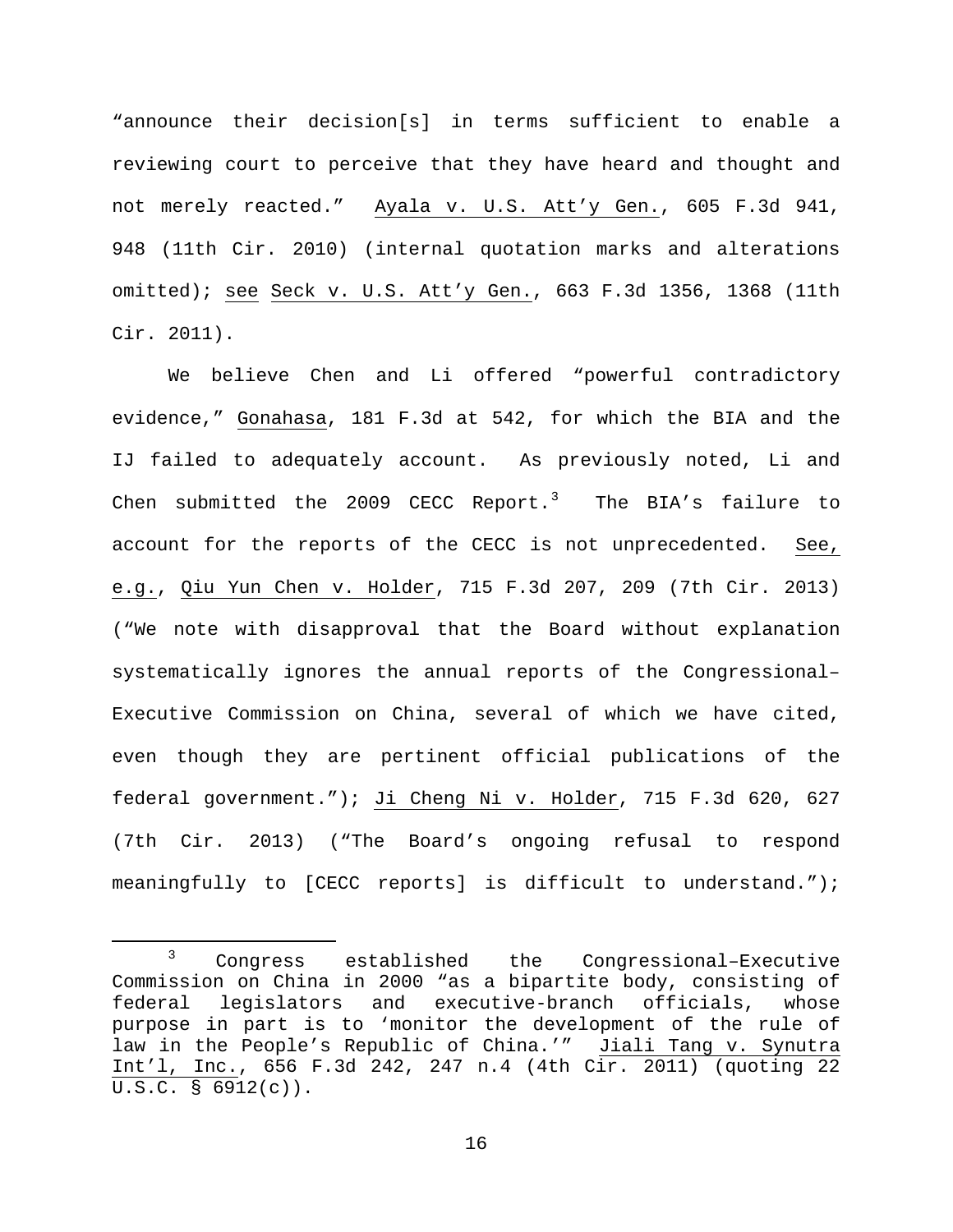see also Zhu Ying Dong v. U.S. Atty. Gen., No. 12-13673, 2013 WL 6511992, at \*1 (11th Cir. December 13, 2013). The 2009 CECC Report states that "[t]he use of [coerced abortions and sterilizations] in the enforcement of population planning policies remains commonplace despite provisions for the punishment of official abuse outlined in the PRC Population and Family Planning Law." J.A. 759. According to this report, population planning officials in the Fujian Province "are authorized to take 'remedial measures' to deal with 'out-ofplan' pregnancies"; "remedial measures" is "synonymous[] with compulsory abortion." Id. In 2008 and 2009, moreover, "[l]ocal authorities continue[d] to mandate surgical sterilization and the use of contraception as a means to enforce birth quotas." J.A. 215 (emphasis added).

The 2009 CECC Report appears to contradict the 2007 China Report upon which the IJ and BIA rely so heavily in concluding that compulsory sterilization for violators of the one-child policy is rare. Yet, neither the IJ nor the BIA explains why the 2009 CECC Report, a more recent official government publication, is less persuasive than the 2007 China Report, nor was there any attempt to reconcile these reports. There may be a perfectly reasonable explanation for favoring one report over the other, or there may be a way to reconcile these seemingly contradictory documents. But the BIA has not revealed its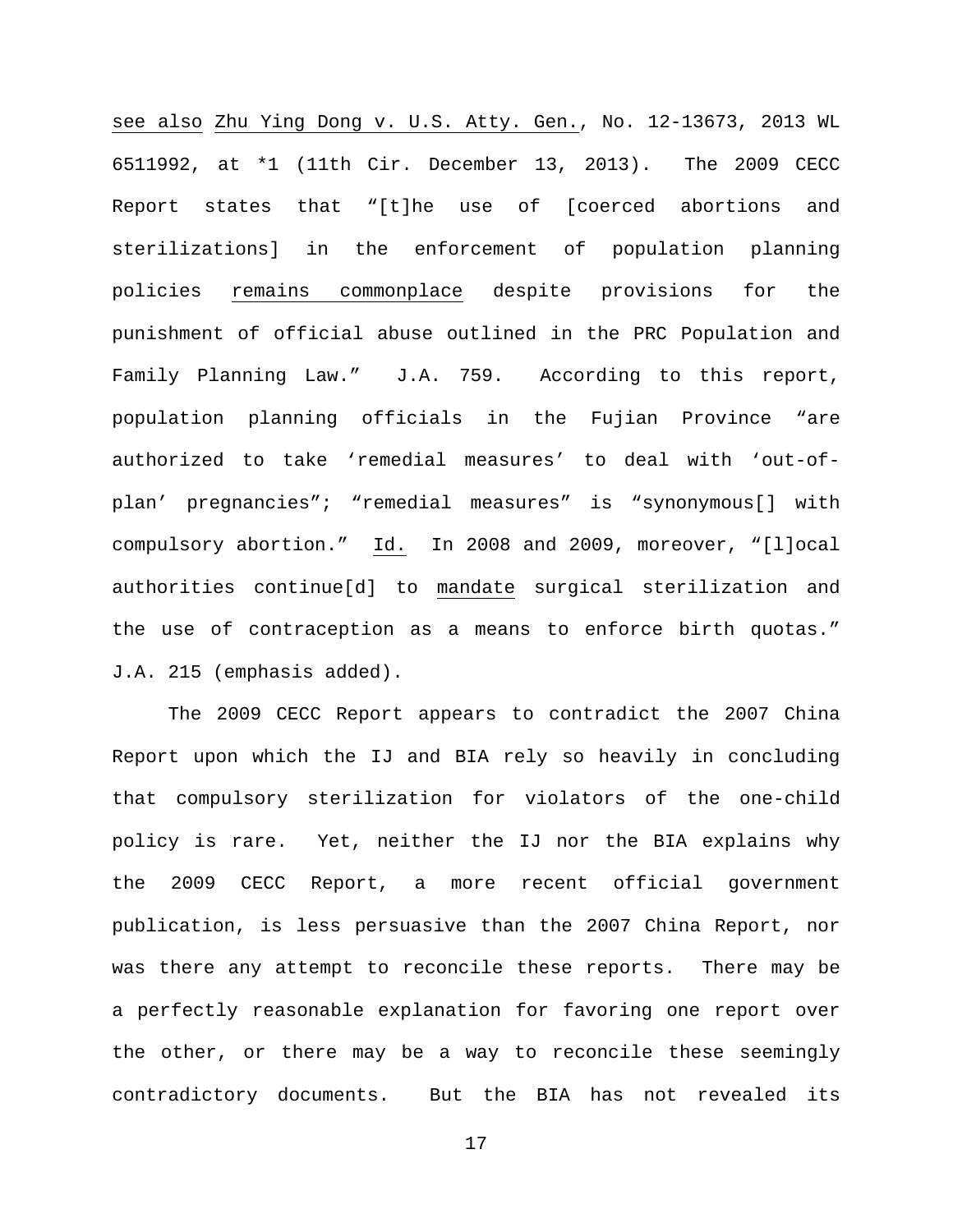reasoning, and we are not permitted to guess what the BIA or the IJ were thinking. See SEC v. Chenery Corp., 332 U.S. 194, 196 (1947) ("[A] reviewing court . . . must judge the propriety of [agency] action solely by the grounds invoked by the agency.").

Second, Li and Chen submitted a copy of a screenshot from a Fujian Province government webpage dated May 6, 2008, as evidence that Fujian family planning officials consider all couples who have multiple unauthorized births to be in violation of the one-child policy, even if such births occurred overseas. See www.fjjsw.gov.cn:8080/html/5/383/9626\_200856322.html. This evidence suggests that the Fujian Province "Population and Procreation Planning Committee" provided a forum for citizens to submit questions and receive responses about the family planning policy. J.A. 824. In response to a query about the consequences a returning Fuzhou couple would face after having two children in the United States, the committee indicated that they were in violation of provincial family planning regulations and that "sterilization is mandatory." J.A. 825. This evidence is significant in that it purports to come directly from the same Fujian "Population and Procreation Planning Committee" that is referenced in the 2007 China Report, but it upends the BIA's conclusion that there is no danger of sterilization where the would-be violator's children were born abroad. See Qiu Yun Chen, 715 F.3d at 212 (explaining that the same Fujian webpage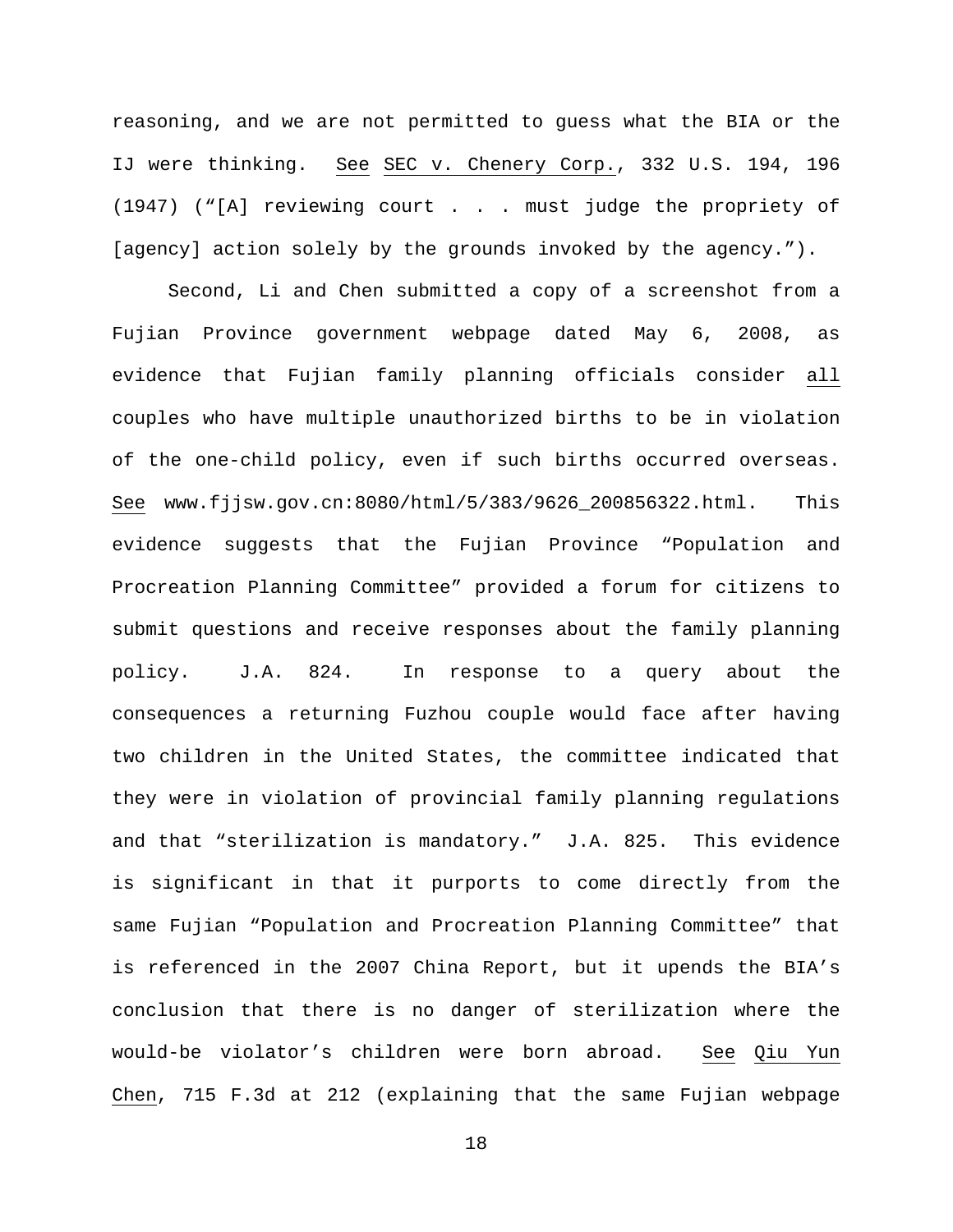"cuts the ground out from under what the Board called the 'key aspect of this case'—that because [petitioner's] children were born abroad, she is in no danger of being forced to undergo sterilization"). To be sure, this document may not expressly contradict the BIA's finding that "the evidence submitted in this case does not document any instance where enforcement measures rising to the level of persecution have [already] been imposed on the parents of children who are United States citizens." But it certainly portends forced sterilization of the inquiring couple and suggests that other parents of U.S.- born children have faced similar persecution.<sup>[4](#page-19-0)</sup>

In our opinion, the foregoing contradictory evidence is strong enough that it requires the agency to account for it in a meaningful way. The boilerplate language used by the BIA in discounting Li and Chen's evidence was insufficient to demonstrate that the agency gave it more than perfunctory consideration. Presented with a record containing virtually

<span id="page-19-0"></span> <sup>4</sup> Moreover, the affidavit of Renzun Yuan does flatly contradict the BIA's characterization of the record evidence, as it documents an instance of forced sterilization of the father of U.S.-born children. We also note that the BIA has used this precise language before when relying on the 2007 China Report to reject an asylum application from a similarly situated applicant on the grounds that the record "does not document any instance where enforcement measures rising to the level of persecution have been imposed on the parents of children who are United States citizens." Li Ying Zheng v. Holder, 722 F.3d 986, 989 (7th Cir. 2013) (internal quotation marks omitted).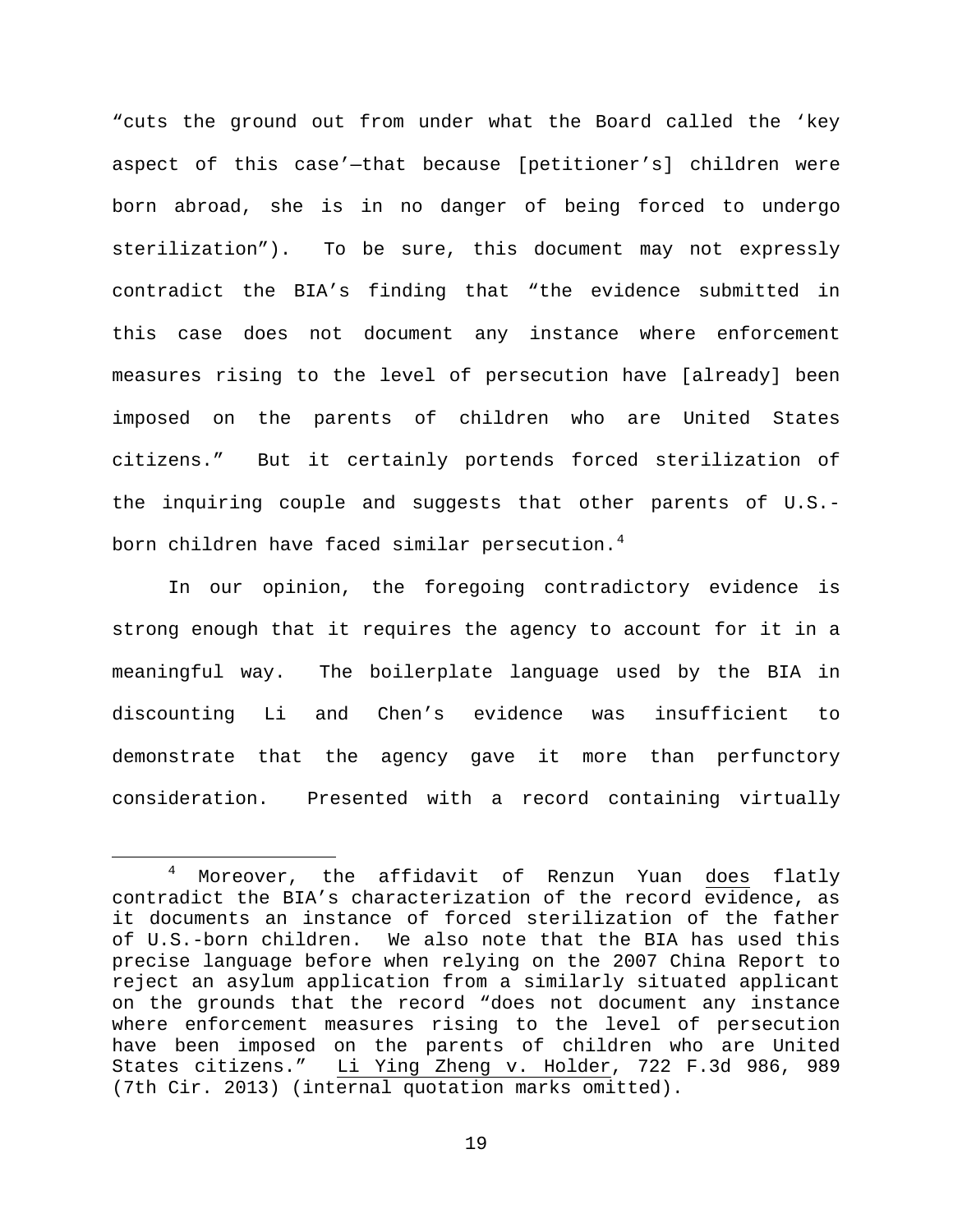identical contradictory documentary evidence, the Seventh Circuit has on more than one occasion rejected the BIA's exclusive reliance on the 2007 China Report and remanded for the BIA to offer an explanation that accounts for such evidence. See Li Ying Zheng, 722 F.3d at 991; Qiu Yun Chen, 715 F.3d at 214; Ji Cheng Ni, 715 F.3d at 630-31; see also Zhu Ying Dong v. U.S. Atty. Gen., 2013 WL 6511992, at \*1. We agree with the thrust of these decisions that petitioners are "entitled to have the expert agency, the BIA, evaluate in a transparent way the evidence that [they have] presented" and that "[s]imply stating that a 2007 document defeats a claim . . . will not do." Ji Cheng Ni, 715 F.3d at 631.

### IV.

Chen and Li also seek asylum and withholding of removal based on their Christian faith. Again, both Li and Chen were found to be credible witnesses. Their task, therefore, was to establish that their genuine subjective fear of persecution based on their religious faith is objectively reasonable, i.e., that "[t]here is a reasonable possibility of suffering such persecution,"  $8$  C.F.R.  $\S$  1208.13(b)(2)(B), and that "a reasonable person in like circumstances" would fear religious persecution. Ngarurih, 371 F.3d at 187-88.

Chen testified that when she met Li in 2005, he indicated he was a practicing Christian and he invited her to attend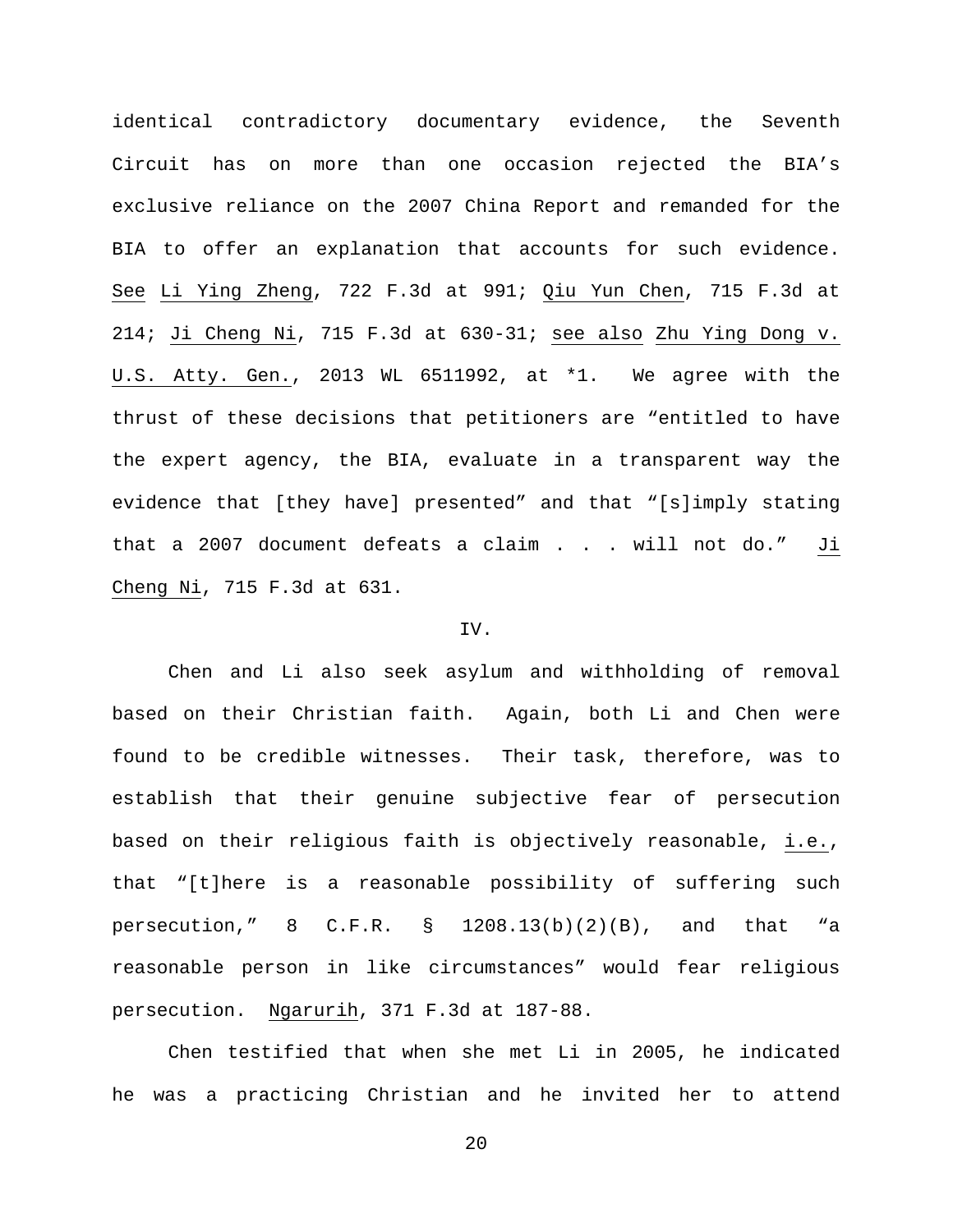church services with him. Chen did not convert to Christianity, however, until 2009 after talking to her neighbors in Greensboro, North Carolina. Chen was baptized in 2010 and began regularly attending a Chinese Christian Church in Greensboro with Li and their children. Chen testified that if she is removed to China, she would be compelled by her beliefs to attend an unsanctioned "underground" or "house" church rather than an "official registered church" that "preach[es] about the . . . government's policies." J.A. 139, 140. Chen fears that her participation in such a church would be discovered by the government, subjecting her to arrest, torture, and fines. She also fears that the government would force her to renounce her participation in any unsanctioned church. Chen's fear is based to a great extent on the experience of her mother, who Chen testified was persecuted based on her church affiliation in 2009. According to Chen, her mother was one of eight members of an underground church to be arrested. Chen testified that her mother was detained for six days, during which time she was slapped in the face and forced to sign a written guarantee that she would cease participating in her church. Chen indicated the government also imposed on her mother a significant fine of 2,500 renminbi (RMB).

Li testified that he was a practicing Christian before he left China and attended an unsanctioned house church in the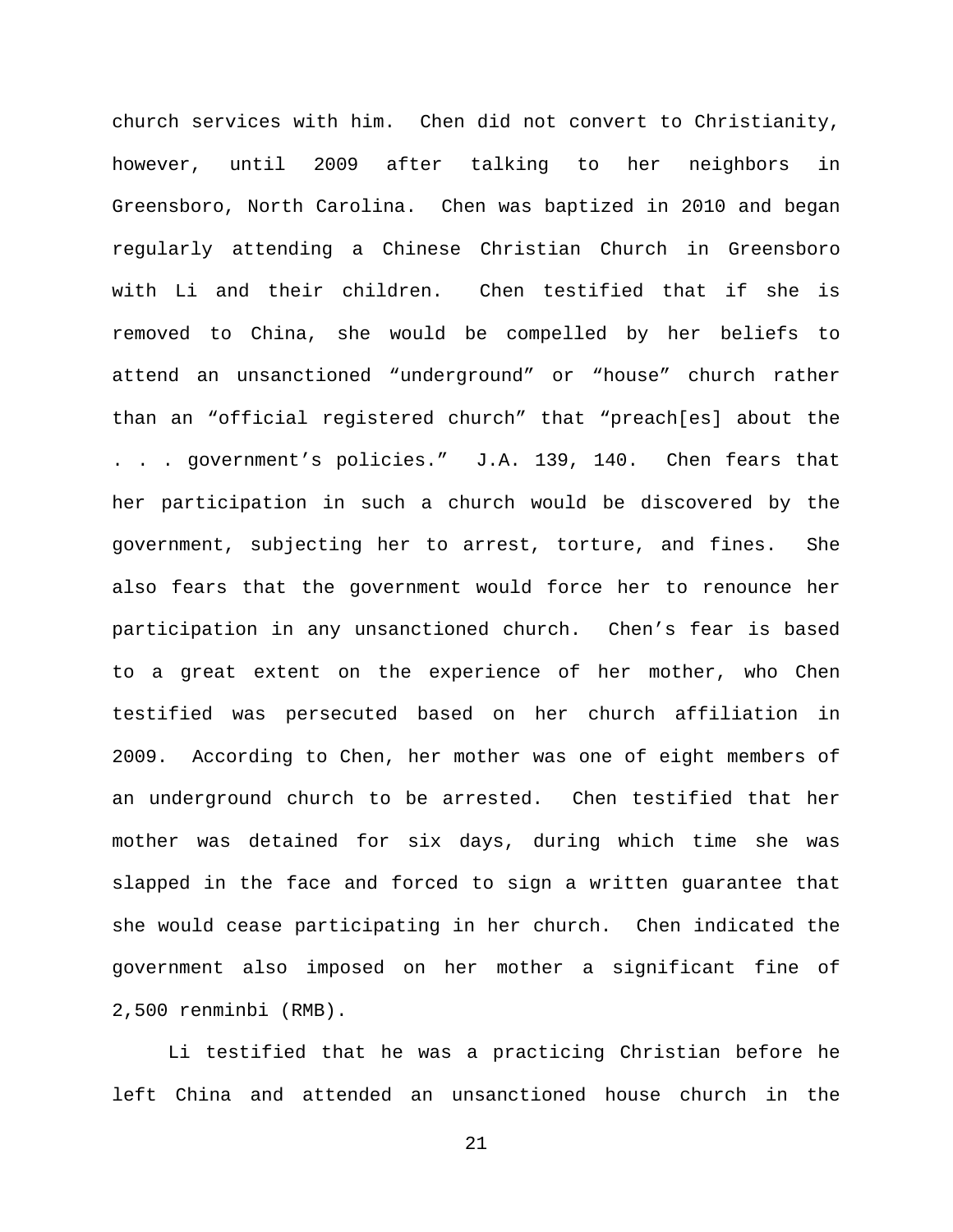Fujian Province. Li testified that in March 2001, officials from the Public Security Bureau came to his home to arrest him for participating in the church but that he was able to elude arrest. Li left China shortly thereafter and arrived in the United States in June 2001. He testified that he subsequently learned from his sister that authorities looked for him after the 2001 incident, but that he did not have any information suggesting that they have looked for him recently. Li was baptized in September 2001 after arriving in the United States, and he verified that he attends church with Chen and their children.

Like Chen, Li indicated that his fear of being persecuted on account of his religion was made real because of what he and Chen were told happened to his mother-in-law in 2009 as a result of her affiliation with an unsanctioned church. And, like Chen, Li stated that if he returns to China, he will attend an unsanctioned house church, for which he believes he will suffer official retribution including arrest and torture.

Li and Chen also called their pastor, Steven Chang, to testify at the hearing. Chang confirmed that he is the pastor of a non-denominational Chinese Christian church in Greensboro and that, as of the date of the asylum hearing, Chen and Li had been attending the church for approximately one year. Chang indicated that he was generally familiar with the plight of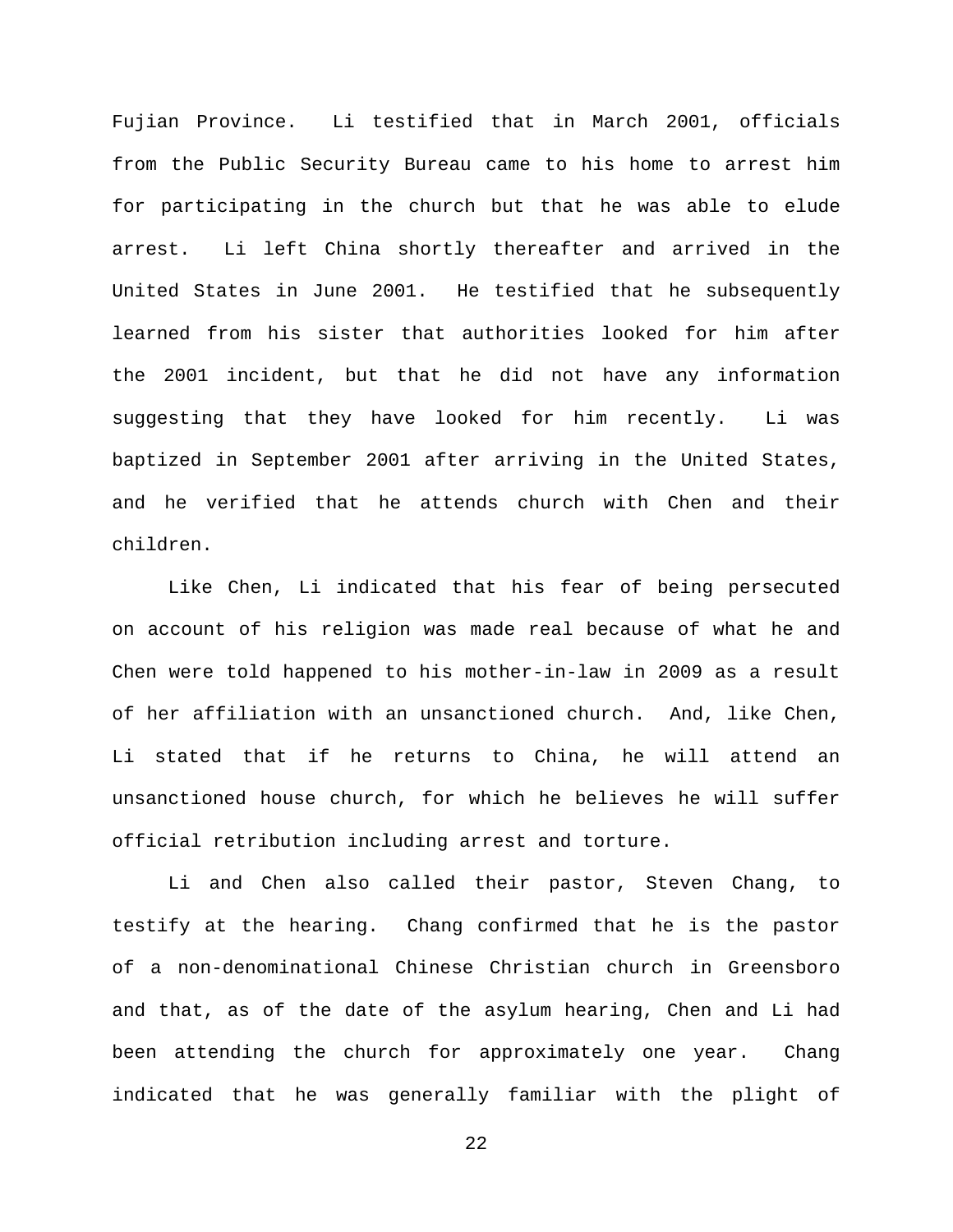Christian house churches because Chang had visited in China with missionaries financially supported by his church. Based on his experience, Chang indicated that government interference and harassment of unsanctioned congregations tended to increase proportionally with the visibility of the congregation. Thus, a house church with fifty congregants or fewer might conduct its services relatively unimpeded by the government, especially if it operated in a large metropolitan area. In less populated areas, Chang observed, it is more difficult to congregate without attracting attention. Chang noted additionally that the zealousness with which government officials police unsanctioned religious activities varies by location. Chang indicated he had never been to Chen and Li's native Fujian Province, and he did not offer observations specifically regarding the treatment of Christians who attend unsanctioned churches there.

The IJ found that the applicants failed to establish that their fear of future persecution on account of their Christian faith was objectively reasonable. Relying on background materials published by the State Department, the IJ found that "while participation in unsanctioned Christian churches, such as house churches, is not approved by the Chinese government, those that do participate are not generally persecuted." J.A. 83. The IJ noted that according to the 2007 China Report, house churches, though not officially approved, are "quietly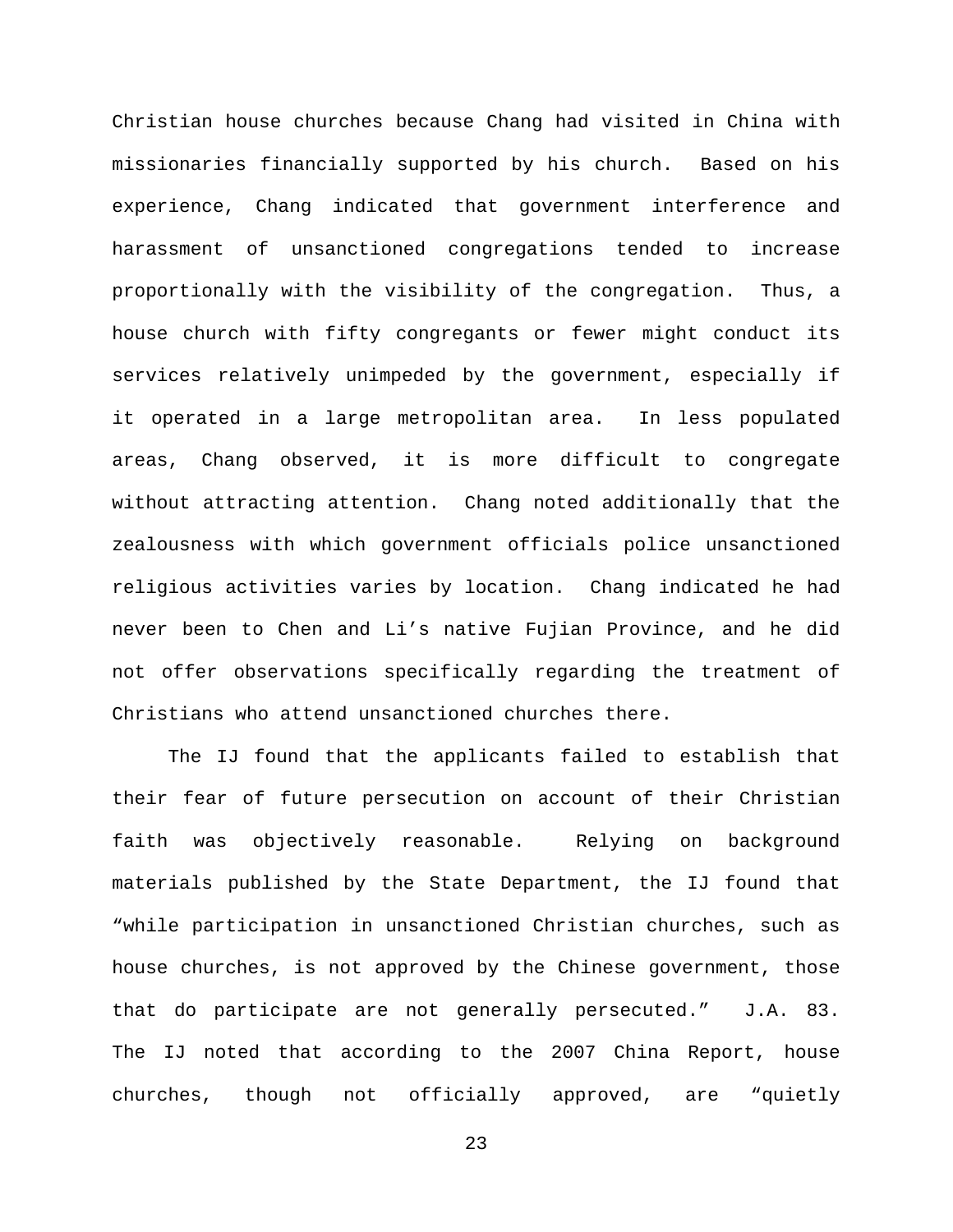tolerated" as long as they remain "small and unobtrusive." J.A. 83. Citing estimates from the State Department's 2010 International Religious Freedom Report, the IJ observed there are as many as 50-70 million Christians in China who practice their faith in connection with unsanctioned house churches. Additionally, the IJ was unconvinced that the treatment suffered by Chen's mother reflected widespread persecution of house church congregants in Chen's home town because, according to the IJ, Chen's mother continued to attend a house church after her arrest and experienced no further trouble.

Relying on the same background materials reporting on religious freedoms in China, the BIA affirmed the IJ's finding that Li and Chen failed to establish a reasonable possibility that they would be persecuted because of their Christian faith. The BIA noted that the record did not support the IJ's statement that Chen's mother had continued to attend a house church in China, but it concluded that this error "[did] not undercut the [IJ]'s reasoned conclusion that the respondents do not have an objectively reasonable fear of persecution in China based on their religion." J.A. 7.

Chen and Li argue that they established an objectively reasonable fear of religious persecution through both the general background materials published by the State Department and specific evidence that they will risk persecution by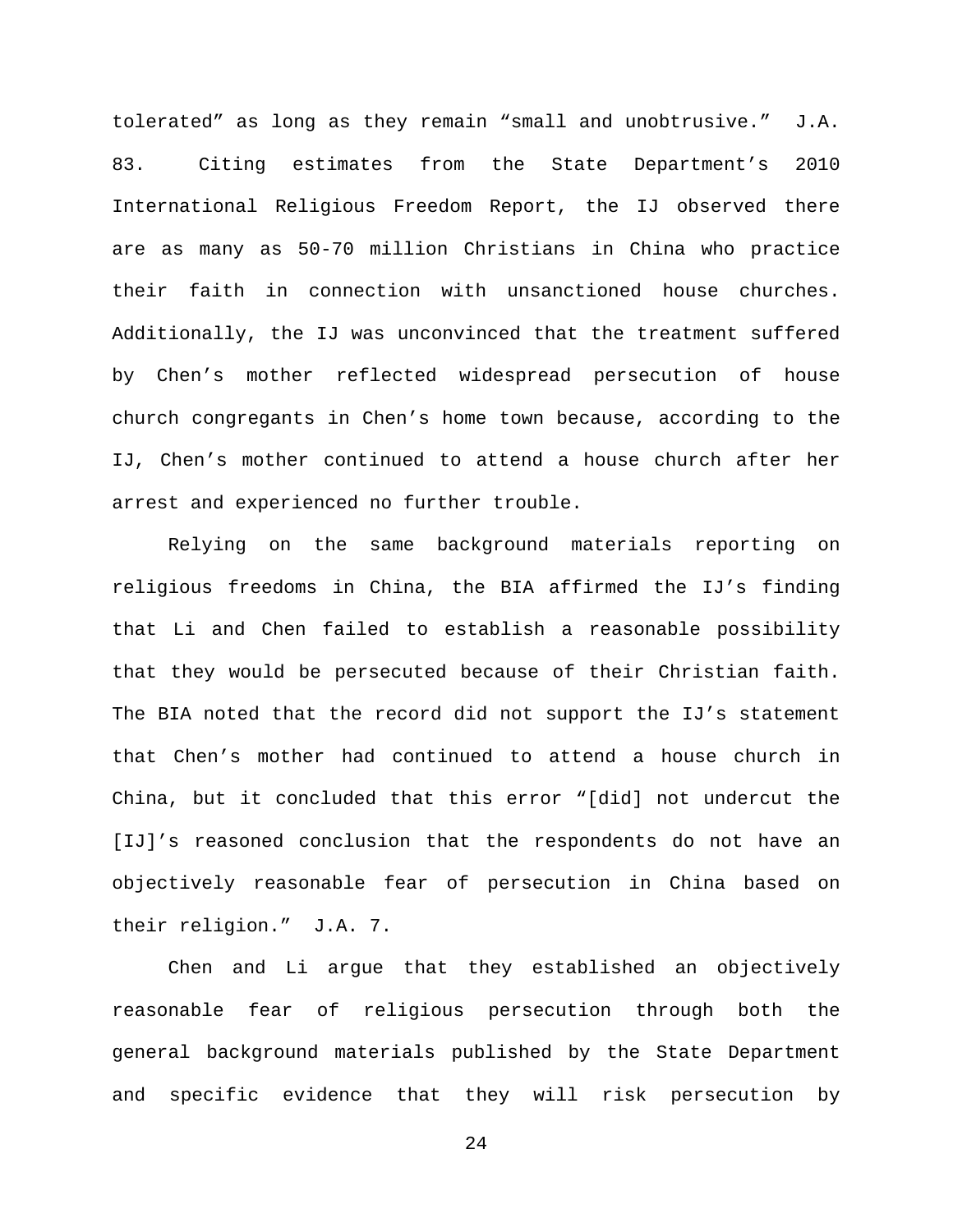attending home churches in their respective home towns in the Fujian Province. Because the BIA denied asylum based on the conclusion that Chen and Li failed to carry their evidentiary burden, we must not only conclude that the evidence presented sufficed to prove an objectively reasonable fear of religious persecution, but also that the "evidence presented was so compelling that no reasonable factfinder could fail to find" that a reasonable possibility of such persecution existed. Dankam, 495 F.3d at 119 (emphasis added) (internal quotation marks omitted).

While Chen and Li presented some contrary evidence, that evidence is not so compelling that we cannot defer to the agency's factual determinations. First, we disagree with Chen and Li that the State Department's 2010 International Religious Freedom Report and 2007 China Report support their claim for religious asylum. Although these materials certainly reported isolated cases of official harassment, the general picture presented by both reports was simply that official treatment of Christians who attend unregistered house churches varies substantially based on locale and that such Christians in many regions practice their religion without interference. As noted by both the IJ and the BIA, Steve Chang, the applicants' pastor who testified on their behalf at the asylum hearing, agreed with the general assessment that house churches are able to operate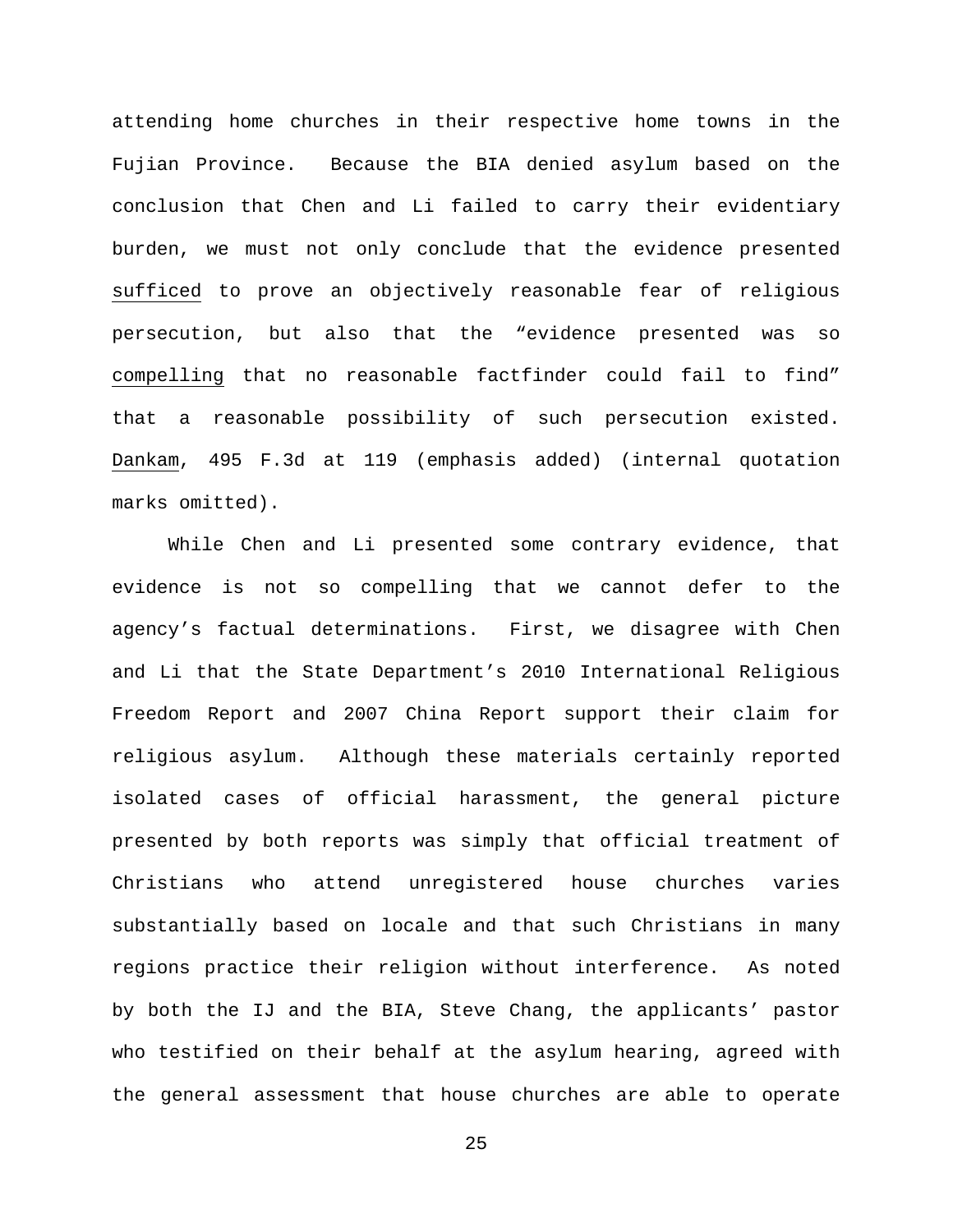undisturbed in many areas of China. Moreover, Chen and Li have not directed us to any portion of these reports suggesting widespread persecution of Christians attending house churches in the Fujian Province.

There was scant evidence presented specifically showing the persecution of Christians attending house churches in the Fujian Province. Primarily, this included the testimony of the petitioners themselves regarding the arrest and abuse of Chen's mother, as well as her mother's written statement regarding the incident. Chen's mother, however, attended a house church in Chen's hometown of Mei Dong Village in the Mei Hua Town area of Chang Le City; Chen testified that if she and Li are removed, they will live in and attend a house church in Li's hometown of Shangdao Village of the Mawei District of Fuzhou City. Li testified that officials unsuccessfully attempted to arrest him in 2001 for attending a house church while he still lived in China. Li provided no testimony indicating that house church congregants in the Mawei District were persecuted regularly or even intermittently, and he conceded that he had no reason to believe that government officials were still looking for him.

In sum, viewing the record as a whole, we cannot say that the evidence compels us to conclude that there is a reasonable possibility that either Chen or Li will suffer persecution on account of their religious faith if they return to China. Thus,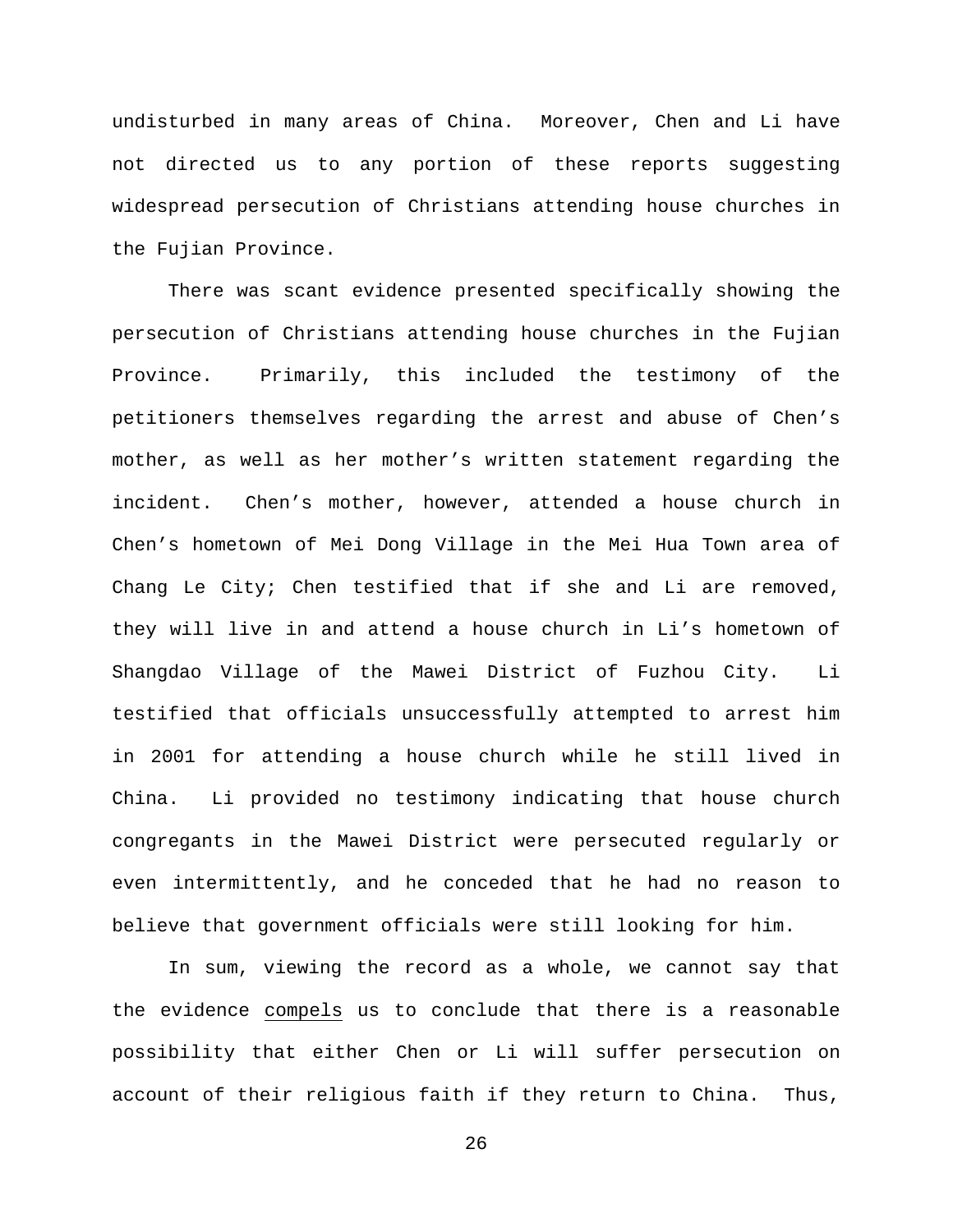we cannot disturb the BIA's conclusion that Li and Chen failed to establish a well-founded fear of future persecution. Consequently, Chen and Li are not entitled to relief on the BIA's denial of religious asylum.

On a final note, having found substantial evidence supports the agency's denial of religious asylum, we necessarily uphold the denial of Chen and Li's application for withholding of removal on account of their religious faith. See 8 U.S.C. § 1231(b)(3). "Because the burden of proof for withholding of removal is higher than for asylum—even though the facts that must be proved are the same—an applicant who is ineligible for asylum is necessarily ineligible for withholding of removal under § 1231(b)(3)." Camara v. Ashcroft, 378 F.3d 361, 367 (4th Cir. 2004).

V.

For the foregoing reasons, we grant the petition for review as it relates to the BIA's denial of asylum and withholding of removal based on the petitioners' fear of being subjected to involuntary sterilization under China's one-child policy, and we remand that particular claim for the agency to reevaluate it in accordance with this opinion. In conducting its analysis on remand, the BIA should account for, at a minimum, (1) the 2009 CECC Report, (2) the evidence relating to the "Robert Lin" inquiry on the website of the Fujian Province Population and